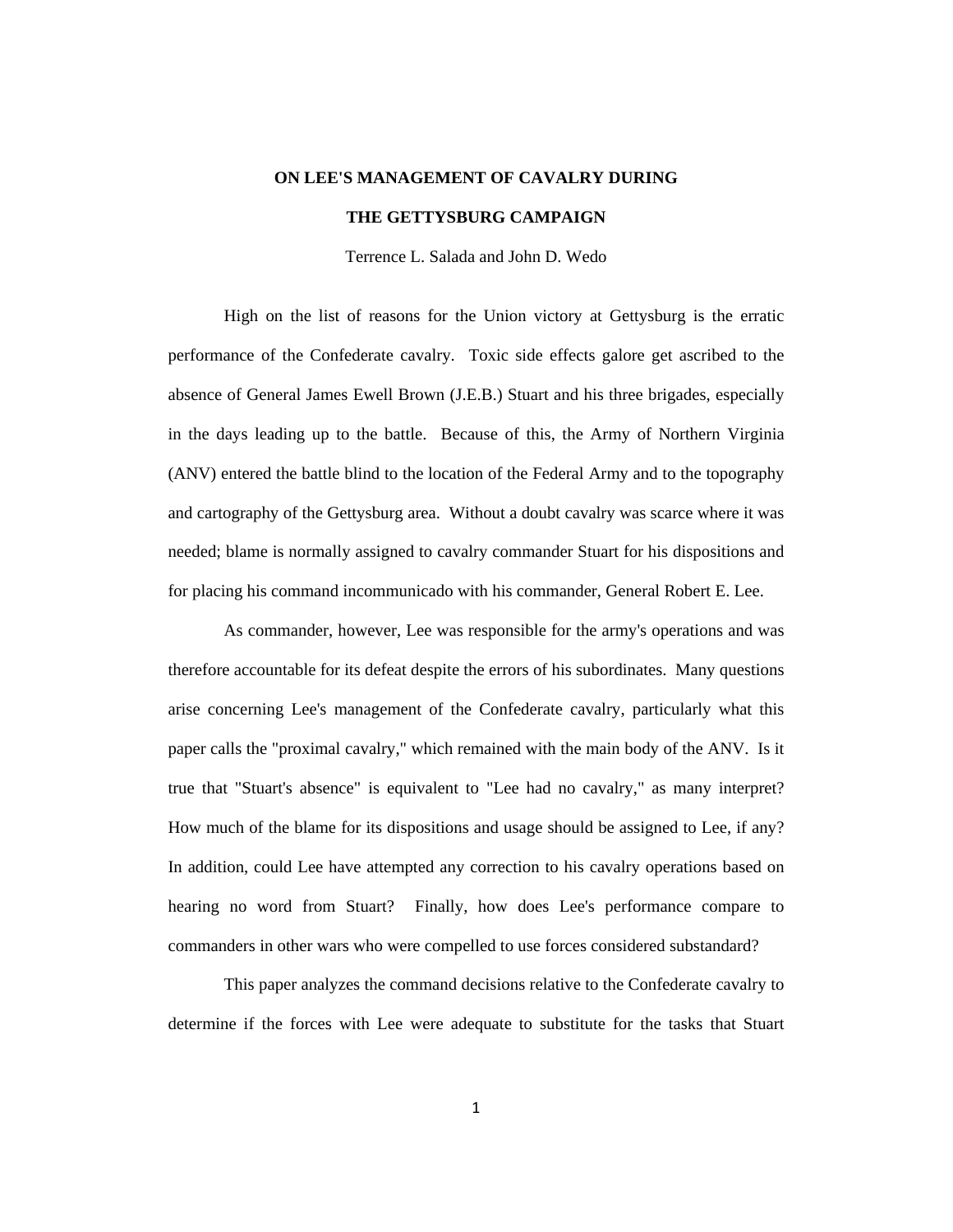should have done. It covers decisions leading to the deployment of the ANV's cavalry, the paths followed by the cavalry units with the main body of the ANV, and it tries to determine if any of these forces were close enough to the army to substitute for Stuart. Because he arrived in Gettysburg in the afternoon of July 2, the span of this paper ends on the morning of that day. In particular, it shows that, other than Stuart's absence, the failure of the Confederate cavalry during the Gettysburg campaign was the result of a string of small decisions that snowballed into a much larger breakdown of support when needed most.

Some disclaimers are warranted. First, this paper covers neither the orders given by Lee, including any interpretations thereof, nor the actions of Stuart and his three cavalry brigades in their winding arc around the Federal forces. These are accepted as part of the historical situation; they have also been analyzed beyond reproach by almost all students of the battle to no apparent conclusion. Whether Lee's orders allowed discretion or whether Stuart stretched discretion is irrelevant to this discussion: the analysis within covers only Lee's part in the composition of the cavalry accompanying the ANV and his reaction to Stuart's continued absence. Second, Lee himself never left a complete list of reasons for all his actions during the campaign, and this essay does not try to fill that void. Finally, none of the points presented suggest that the ANV was in any way substandard or inferior at that point during this campaign or the war. In summary, it analyzes decisions, not persons.

For comparison, this paper correlates actions and persons to those in other wars, a technique uncommon in Civil War historiography with the notable exceptions of the works of Fletcher Pratt and John Keegan. However, using such an approach can often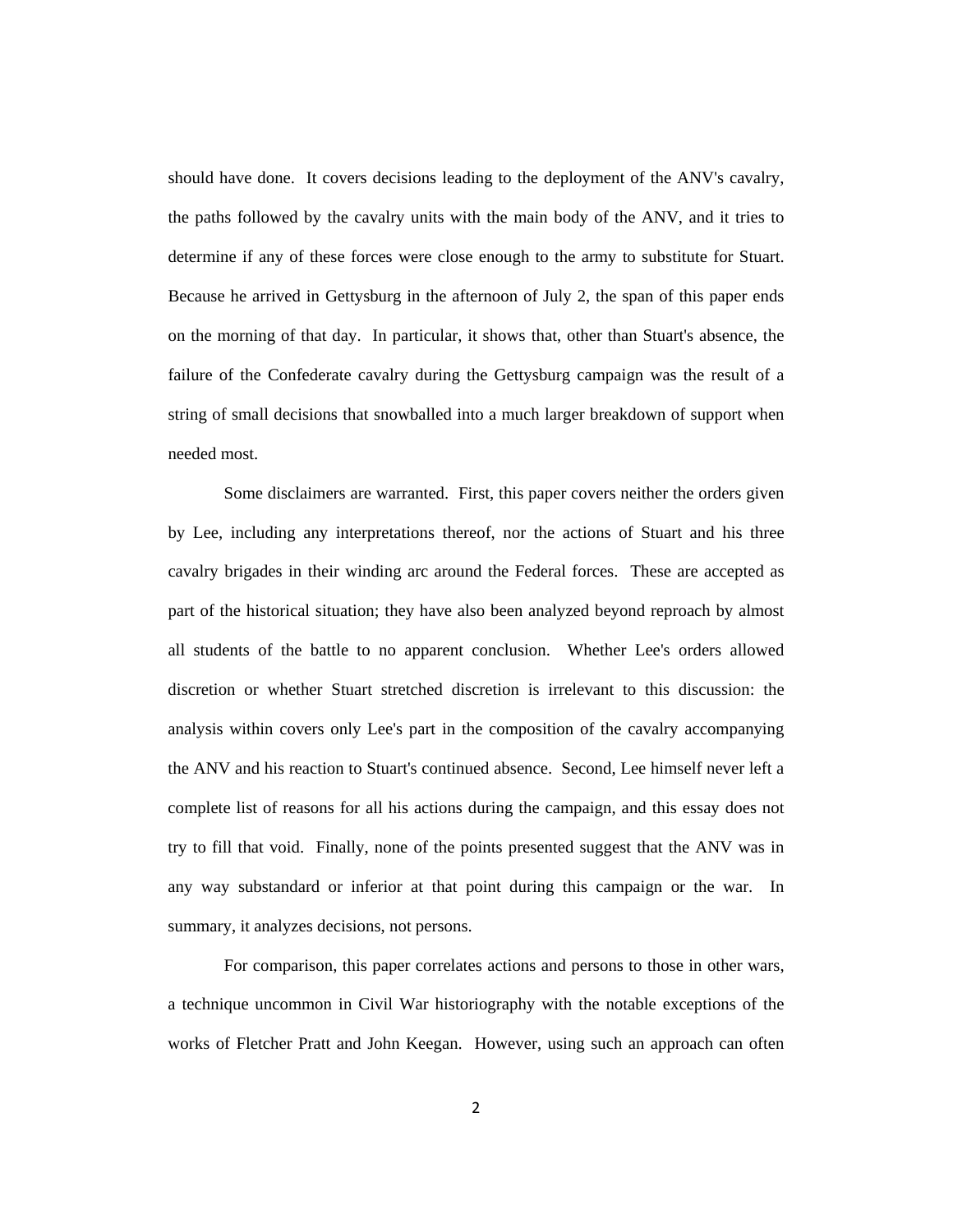help cast new light on Civil War topics and serve to explain them better than in isolation. Although many aficionados think that our civil war was fought in a historical vacuum and is unique among world conflicts with *absolutely* no comparison, the similarities are there if one is willing to both look and accept what they reveal.

#### **AMERICAN CAVALRY IN THE 1860s**

Depending on prevailing weapons, cavalry's importance on the battlefield waxed and waned. Prior to gunpowder, horse normally prevailed over foot. After gunpowder and with the consequent decrease in wearing armor, cavalry ceded battlefield dominance to the infantry. Final blows to its superiority were the rifled musket and improved artillery. Massed charges against infantry became suicidal because of weapons that could rain accurate destruction up to more than one-half mile away. With grand charges out of the question, cavalry migrated to other functions.

By the Civil War, cavalry performed several tasks: scouting for the army; screening or protecting the army from enemy detection; topographic and cartographic mapping; protecting flanks; and guarding supply trains on the move. Most cavalry operations leading up to Gettysburg were of this type. It had transformed from horsemen fighting similar forces with speed and sabers to mounted infantry (dragoons) that used horses to travel quickly then to fight dismounted. The cavalry of Confederate General Nathan Bedford Forrest in the West is the outstanding example of mounted infantry. Also, Federal General John Buford used his division in this way on July 1, 1863 to great effect causing considerable delay in the advance of General Henry Heth's division toward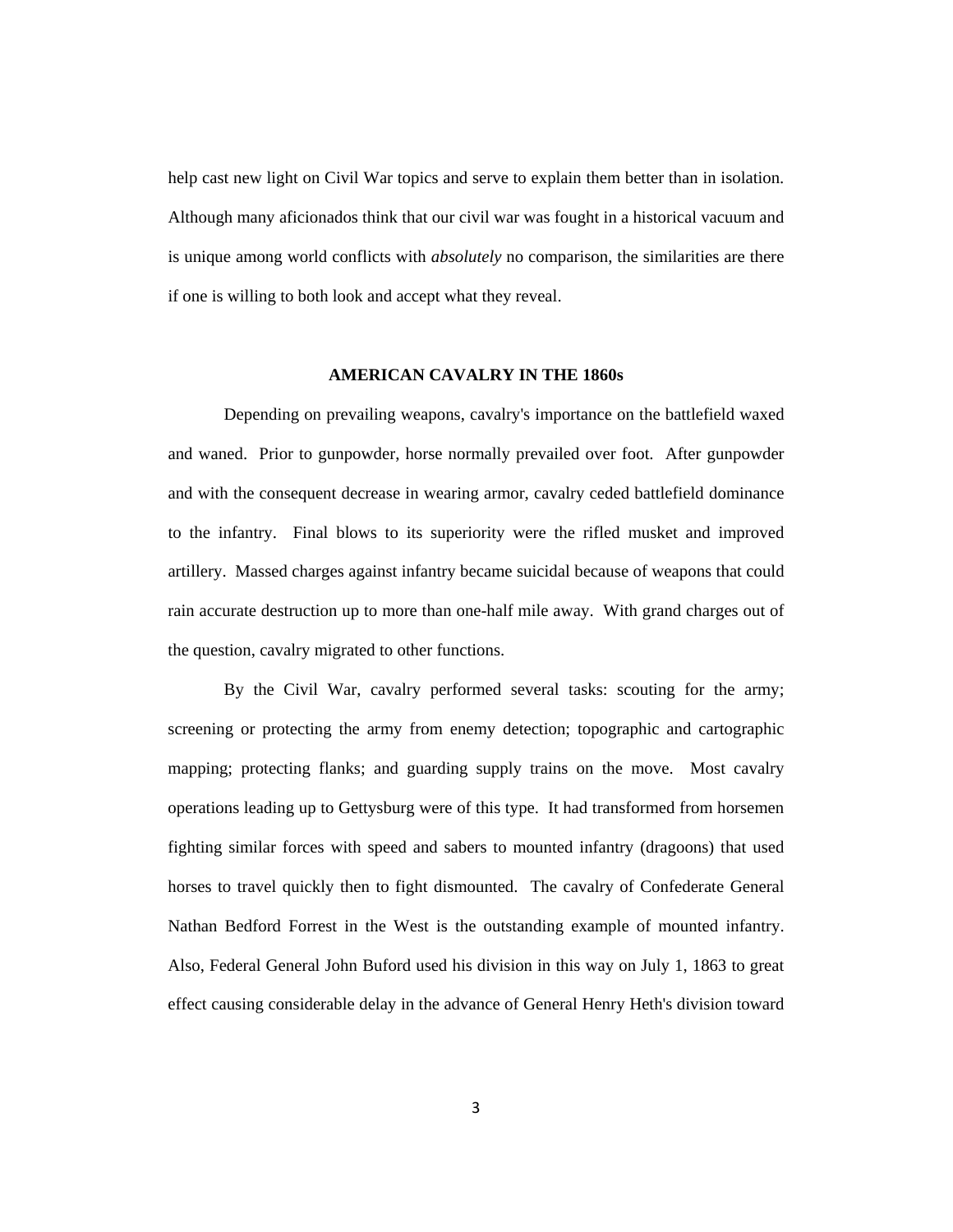Gettysburg. The massed cavalry charges of Brandy Station, Virginia, on June 9, and Gettysburg on July 3 were impressive but were uncommon by that time.

## **CAVALRY PROXIMAL TO THE ARMY OF NORTHERN VIRGINIA**

Seven Confederate cavalry brigades were available for the Gettysburg campaign. For convenience, these may be split into two groups: with Stuart and with Lee. Stuart's division had five brigades, three of which he took on his reconnaissance of the Federal Army of the Potomac (AOP): those of Generals Wade Hampton and Fitzhugh Lee, Robert's nephew, and Colonel John Chambliss, Jr., (commanding the brigade of the wounded and captured General William Henry Fitzhugh Lee, Robert's son). These brigades were considered superior to the other four in the skill and experience of their horsemen and in leadership. Of the brigade commanders, Wade Hampton was considered the most capable subordinate. Because these three brigades were with Stuart on his ride around the AOP and not with Lee, they are mentioned only for historical background.

The four brigades assigned to directly support the ANV were of disparate leadership, skill, and experience. Their commanders or troopers were in Stuart's or Lee's disfavor for varying reasons. Two were part of Stuart's division, both West Point graduates:

General William Jones had been in the cavalry since the start of the war and on raids with Stuart. He was considered competent and inspiring, but extremely irascible both in tongue and manner, engendering the nickname "Grumble." Although he got along with few in the army, he was particularly incompatible with Stuart, his immediate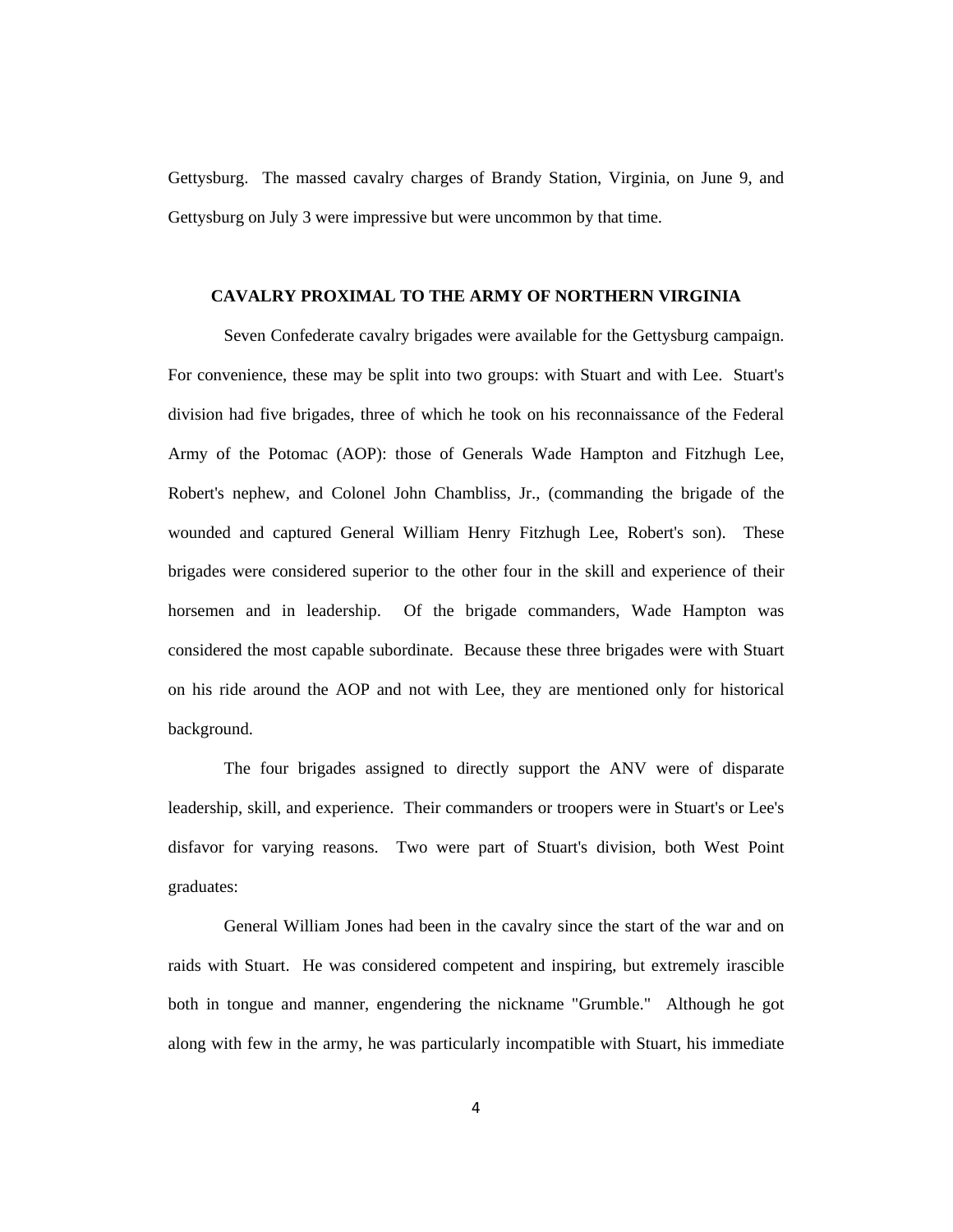commander. Despite this, Stuart regarded him the best outpost officer in the ANV. (1) His troopers had considerable experience as well.

General Beverly Robertson was considered a good training officer but unreliable and lethargic in the field. His small brigade of two new regiments was fresh from initial training in North Carolina and untested in combat. (2) Unfortunately, he outranked Jones, so Stuart generally dealt with him by giving detailed instructions that tried to cover every contingency. (3) Just to be sure, Stuart often sent further orders to Jones. (4) It should be noted that General D. H. Hill, although protesting the proposed re-assignment of two of General George Pickett's infantry brigades that stayed in North Carolina, offered no resistance to the assignment of Robertson's brigade to the ANV for the Gettysburg campaign. (5)

Two independent brigades were attached to the army for the campaign:

General Albert Jenkins, a lawyer and Congressman before the war, was considered a competent, independent raider. His troopers could collect supplies and disrupt communications; they were valued as good mounted infantry, but not as first-line cavalry. In Pennsylvania, although Jenkins himself acted gentlemanly, they earned a reputation as thugs and looters. They were augmented by Lieutenant Colonel Elijah White's 35th Virginia Cavalry Battalion of about 200 troopers from Jones's brigade.

General John Imboden entered Confederate service in the artillery and transferred to cavalry when promoted to brigadier general. His troopers were considered at best mounted infantry and were ill-equipped, ill-trained, and undisciplined. Both Lee and Stuart held them in low regard. (6)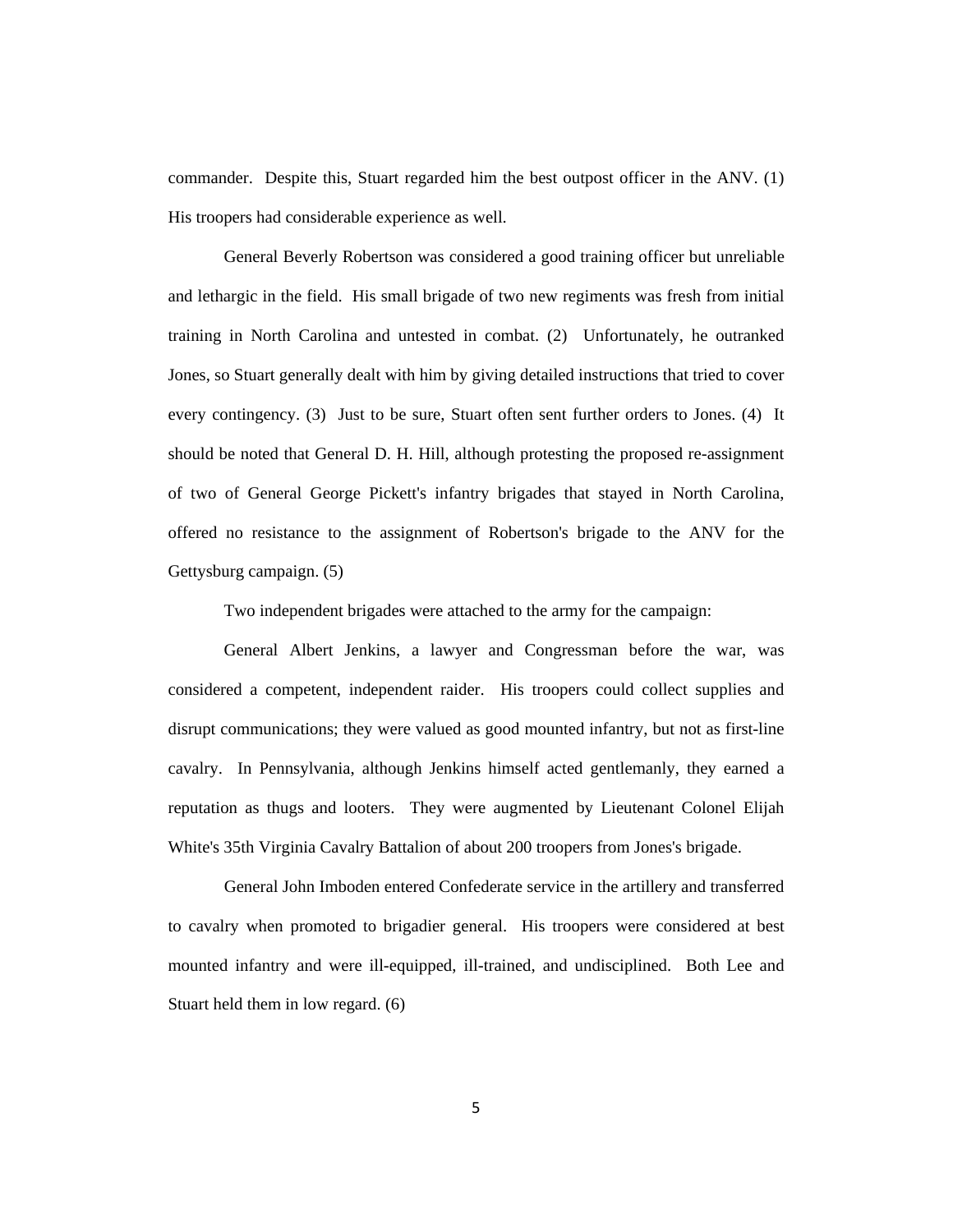Finally, assigned to Lee's headquarters were two companies of the 39th Virginia Cavalry Battalion, approximately 85 troopers. They were used mostly as escorts and couriers. (7)

At the start of the campaign, the number of troopers with Stuart (Hampton, Lee, and Chambliss) was about 6500. The totals for the other brigades are:

| Jones     | 1900 |
|-----------|------|
| Robertson | 975  |
| Jenkins   | 1500 |
| Imboden   | 2000 |

Although the total is 6375 troopers, it is unimportant because they were too far apart to deploy as a combined force. It shows, however, that considerable cavalry was available to Lee.

### **LEE'S DECISION TO APPROVE THE CAVALRY'S DEPLOYMENT**

Lee ordered Stuart to leave behind 40 percent of his cavalry to support the army. (8) Lee allowed Stuart to decide which 60 percent would constitute the force for his reconnaissance of the AOP. The discourse between Generals Lee, Stuart, and James Longstreet, First Corps commander and second-in-command, occupied two days. However, in a written order Longstreet suggested that Stuart order Wade Hampton to command the cavalry left. (9) This suggestion has three interpretations:

1. Stuart should leave Hampton and his brigade with the main army and take the brigades of Robertson or Jones. This is the generally accepted meaning.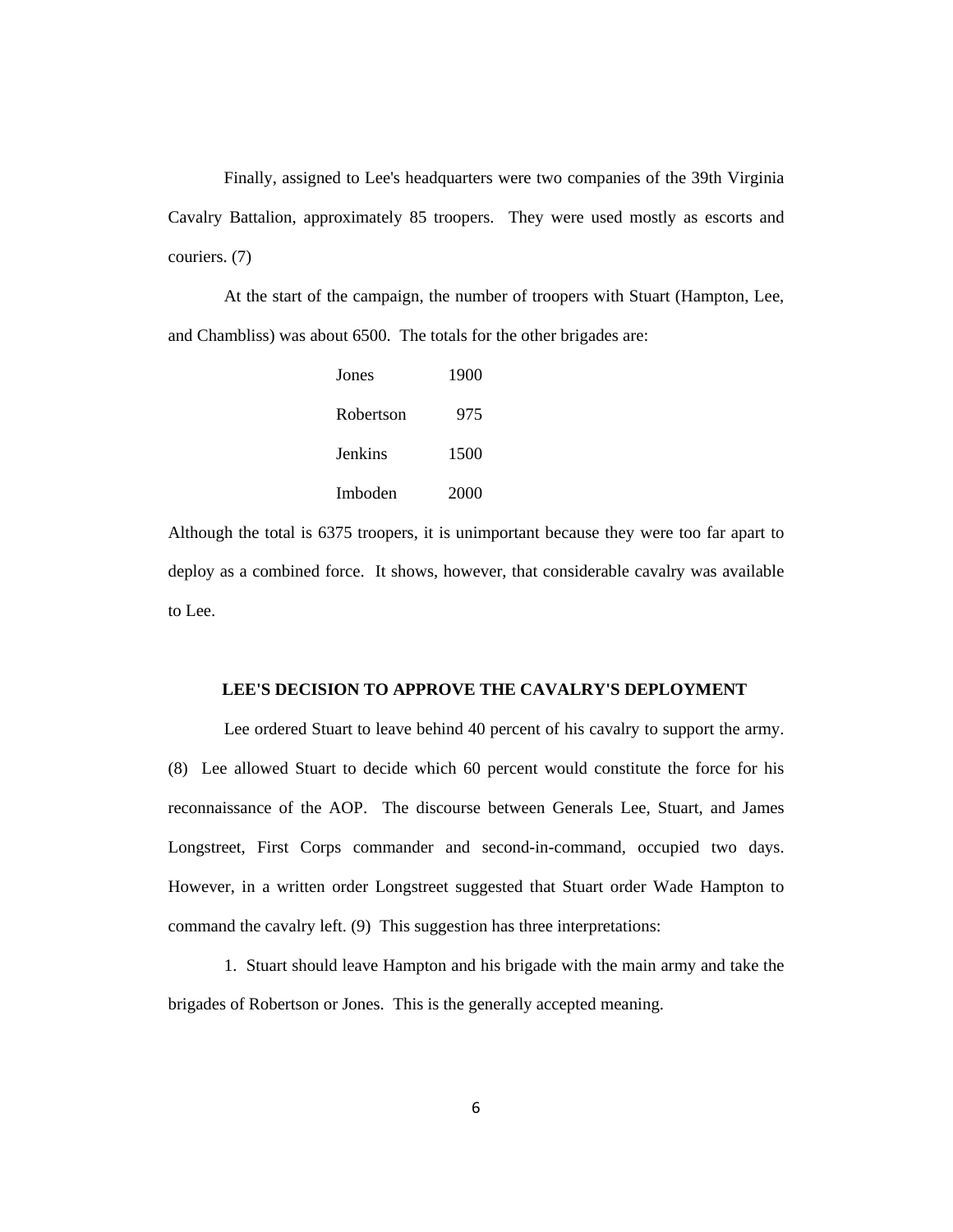2. Stuart should leave Hampton himself with the main army and take his brigade under the command of someone else, preferably his second-in-command.

3. Stuart should leave Hampton and his brigade with the main army and take only the brigades of Lee and Chambliss.

Regardless, Stuart chose to ignore Longstreet without explanation and took Hampton and his brigade on the march. He left no one behind to command the remaining cavalry and furthermore informed neither Lee nor Longstreet of this. This omission placed Robertson in default command of the remaining cavalry, which neither Stuart nor Lee intended.

As cavalry commander, Stuart had the right to deploy his forces according to his best judgment within his superior's parameters. One could argue that Longstreet should have expected that he would take his three most capable commanders with their brigades on a mission fraught with peril. But despite Stuart having performed major reconnaissance sweeps of the Federal army twice before, he was not in friendly Virginia and wanted his best with him.

However, Stuart was also responsible to ensure proper support for Lee during his absence in case of a delay. There are two parts to this and in both he failed:

1. Ensuring that Lee had cavalry available and capable to perform reconnaissance. Instead he took with him the three most experienced scouting brigades leaving only four brigades in which both Stuart and Lee had less confidence. (10)

2. Ensuring that the far-flung cavalry with the ANV would be monitored to relieve Lee of this task, as Longstreet suggested. A local, interim commander of moderate competence and trust could track the locations of the four brigades and offer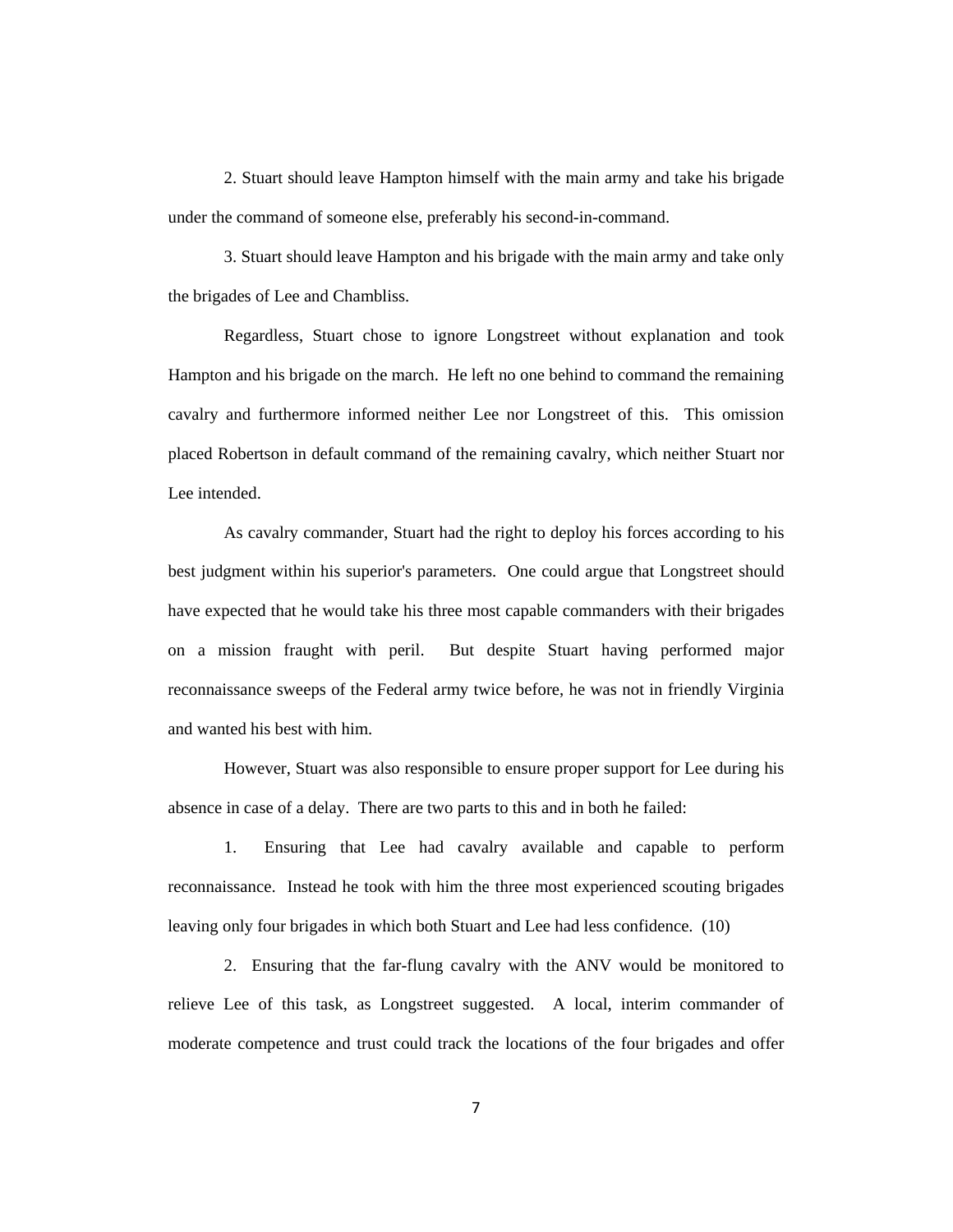advice to Lee on recalling them if needed. It is difficult to understand why Stuart left no one in such a position.

As army commander, Lee had every right to suggest or order a deployment with which he felt comfortable. Given that the proposed reconnaissance of the AOP would leave Stuart out of contact with him for at least three days, it is difficult to understand why Lee neither ordered nor suggested any modification of Stuart's plan. It is understandable that Stuart wished that his three best commanders and their brigades accompany him on this reconnaissance. Lee approved this and trusted Stuart and his judgment, and in this they both erred. (11) It was Longstreet who wished that Hampton remain: in this case, his well-known caution might have been justified.

Finally, a feature of the deployment was the deplorable command situation between Stuart and both Robinson and Jones. It is inescapable that personalities are involved in such affairs and commanders and subordinates must deal with them, but this was something that Lee should have found intolerable. A commander must insist that his subordinates resolve their differences for the good of the mission. It is unclear if Lee suggested anything, but Stuart's solution of avoiding Jones, yet asking him to act as "guardian angel" for the senior Robertson is awkward, counterproductive, and an unworthy solution from a major general. (12)

Lee, of course, was not an exemplar of effective management of subordinates. He declined to dismiss or re-assign the inept General William Pendleton as his artillery chief because he was a West Point contemporary and friend of President Jefferson Davis—Davis, Lee, and Pendleton graduated in 1828, 1829, and 1830, respectively. Instead, he chose to sidestep the issue by *re-organizing his entire artillery corps* to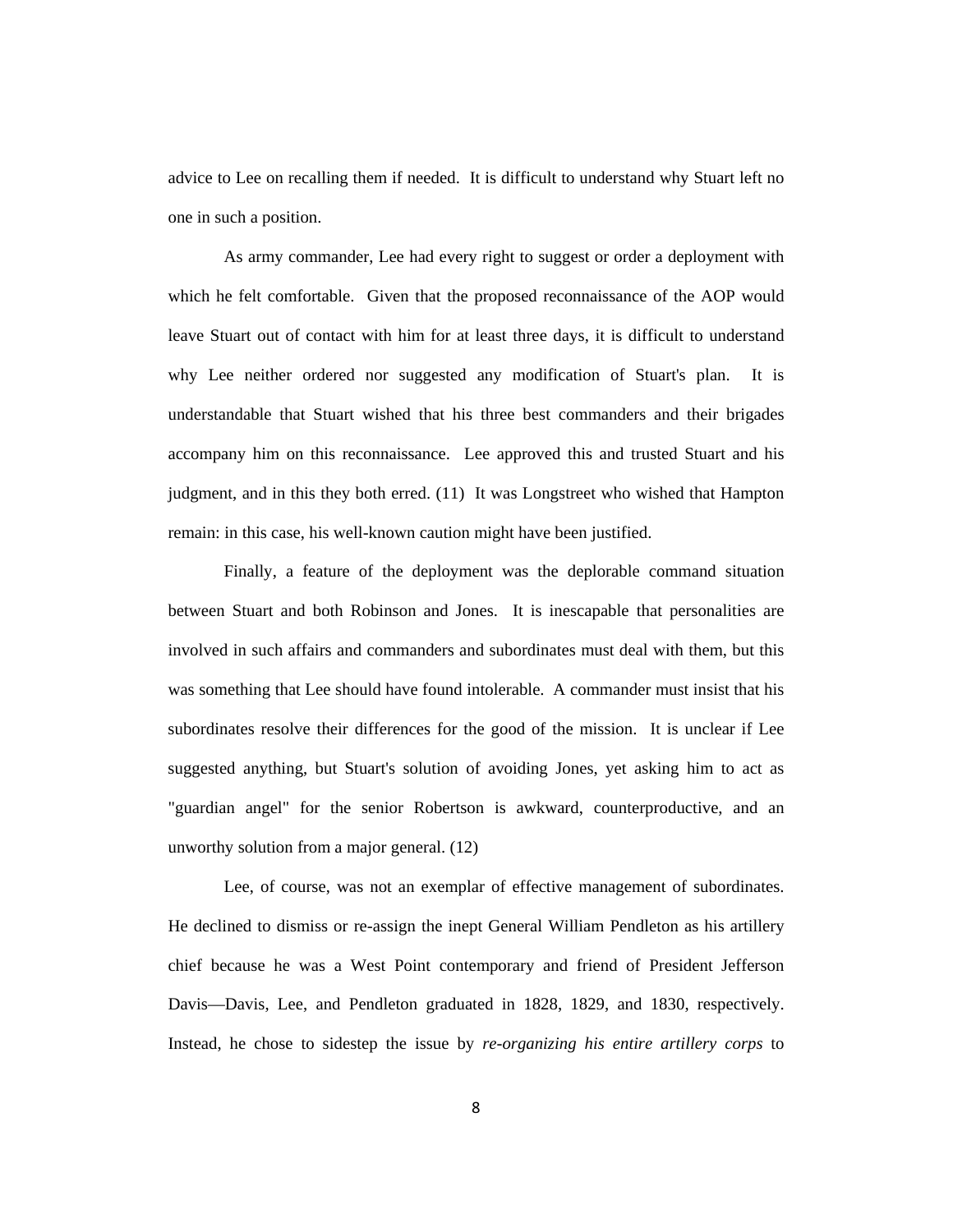reduce Pendleton's influence. This restructuring of the ANV in May 1863 went even so far as to eliminate its Artillery Reserve and spread its cannon among the three corps, leaving Pendleton with no actual guns to command. He remained on Lee's staff as nominal Chief of Artillery, but in reality was merely an advisor in this critical area. No one could know at the time that despite this, Pendleton still managed to make decisions detrimental to the army during the battle. Given this draconian but pedestrian solution to a major personnel problem, it should offer no surprise in the context of the Southern code of gentility that Lee found Stuart's awkward solution acceptable.

Historians should note that Lee was not the only American general that had to deal with difficult subordinates. For example, in World War II (WWII), General Dwight Eisenhower in Europe had to contend with the forceful personalities of British General Bernard Montgomery, French General Charles De Gaulle, and his own American General George Patton. In addition, although more agreeable and a West Point classmate of Eisenhower, General Omar Bradley disliked both Montgomery and De Gaulle. Eisenhower's tact in this matter was manifest in December 1944 during the early stages of the Battle of the Bulge. Because the German counteroffensive threatened to split Bradley's 12th Army Group, Eisenhower decided that First and Ninth Armies should be removed temporarily from Bradley and assigned to Montgomery's 21st Army Group north of the bulge. Bradley was furious, but Eisenhower convinced him of the necessity and he followed his orders; both armies returned eventually to his command after the battle. Compared to the size and gravity of Eisenhower's situation, which he managed to victory, Stuart should be held accountable for devising a monstrosity of a command arrangement, and Lee for approving it.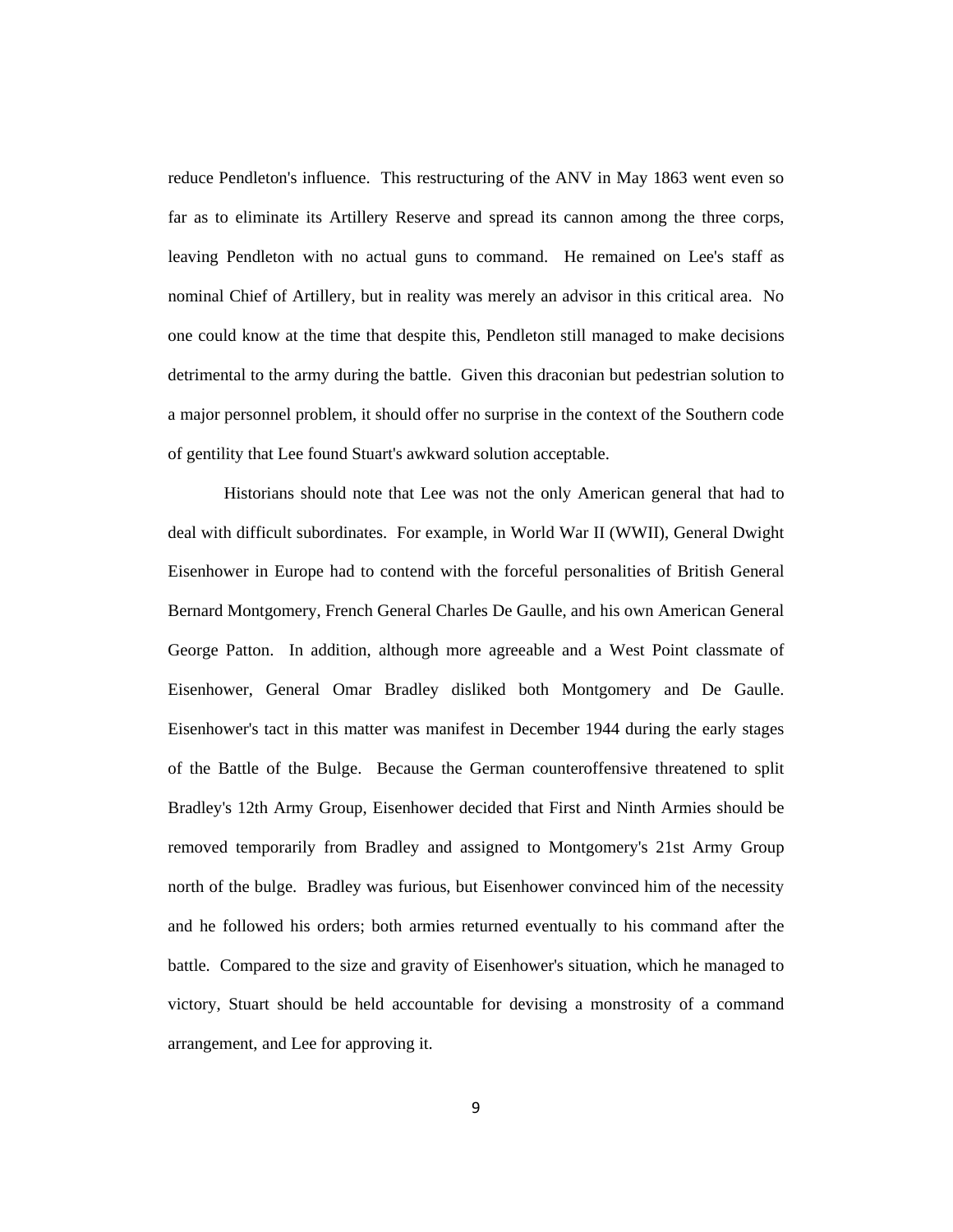With Stuart planning to be east of the ANV and having the most dangerous assignment riding near the AOP, he deemed it reasonable to use the four "lesser" brigades to assist the other flanks of the army. Thus, Imboden covered the west and Jenkins, the north. Robertson and Jones covered the southern flank by protecting two mountain passes in Virginia, Ashby's and Snicker's Gaps. They were to monitor the enemy's progress and protect their own supply line. If the AOP's passage north was assured, they were to leave a token presence at the passes and take the majority of their forces north to join the main body of the ANV.

Finally, the disparate command arrangement for the three cavalry groups shows a lack of concern for unity and coordination that historians tend to ignore. Robertson and Jones received their orders from Stuart, Jenkins from General Richard Ewell, Second Corps commander, and Imboden from Lee. Such a command structure discourages the formation of a combined unit even if they were close during the journey north. Obvious deficiencies at this point are the lack of experienced scouting cavalry with the ANV and the lack of a competent officer of sufficient rank and stature *assigned to Lee* to coordinate or command the cavalry, if needed.

## **LEE'S DECISION TO WAIT FOR WORD FROM STUART**

In researching the Confederate cavalry at Gettysburg, one learns quickly that the coverage in almost all books could be titled "Jeb Stuart's Ride Plus Debris," the latter being the brigades with Lee. Many books even devote an entire chapter to Stuart's excursion, complete with map. The situation is different for the other brigades. For their activities, one must keep detailed notes of their locations and dates from all sources and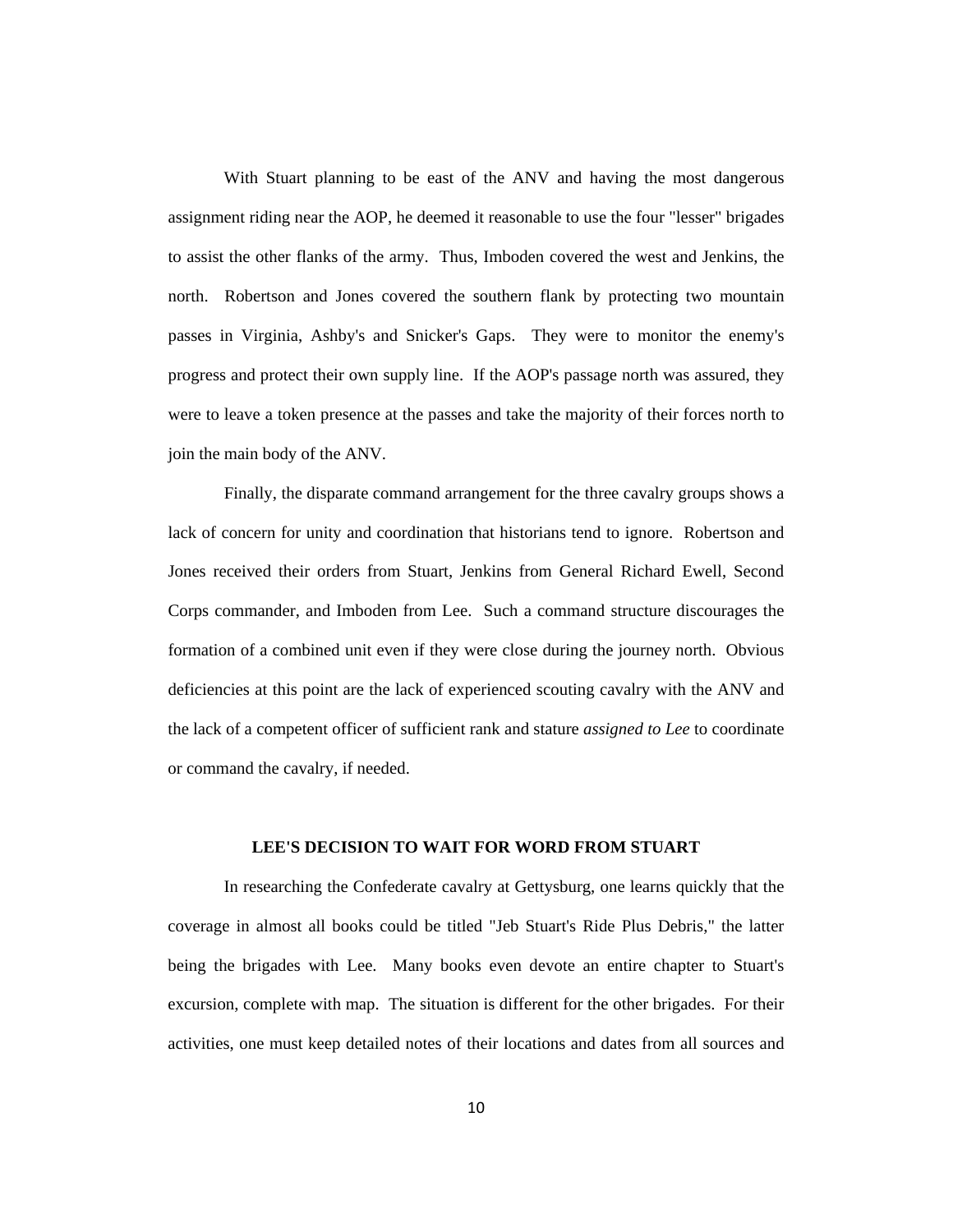plot them on a map. From this exercise Table 1 was constructed, which appears immediately after this section.

Lee knew from scouting reports that as early as June 22 the AOP had constructed a pontoon bridge at Edward's Ferry near Leesburg and was ready to cross: he received this datum by June 23. Stuart had been on the move since June 24 and sent his last report to Lee from Virginia on June 25, which Lee received about a day later. The expectation was that this foray would keep Stuart incommunicado with Lee for an "unpredictable period of time" as he probed and harassed the AOP. (13) A spy named Harrison informed Longstreet and Lee on June 28 that the AOP had crossed the Potomac River and was well into Maryland, a rate of march unusual for the Federals, upwards of 20 miles per day. This surprised both commanders for two reasons: they did not expect the AOP to move so quickly and did not hear of this from Stuart. It is unknown which was the bigger shock.

As indicated above, Stuart's silence should have not surprised Lee on June 28. As indicated above, he expected him to be out of contact for some time on a dangerous mission to locate the AOP. Even as late as June 28, upon hearing nothing, Lee interpreted "no news" as "no danger," and ordered Ewell to proceed to Harrisburg. (14) The duration between Stuart's last dispatch of June 25 and Harrison's on June 28 arrival is three days, within the limit of the expected outage. Lee's quick orders to his corps commanders for the army to converge on the Cashtown-Gettysburg area indicate the urgency of Harrison's information.

Lee's astonishment at the AOP's celerity is particularly noteworthy, especially because he was aware of its pontoon bridge since June 23. In addition, he knew from the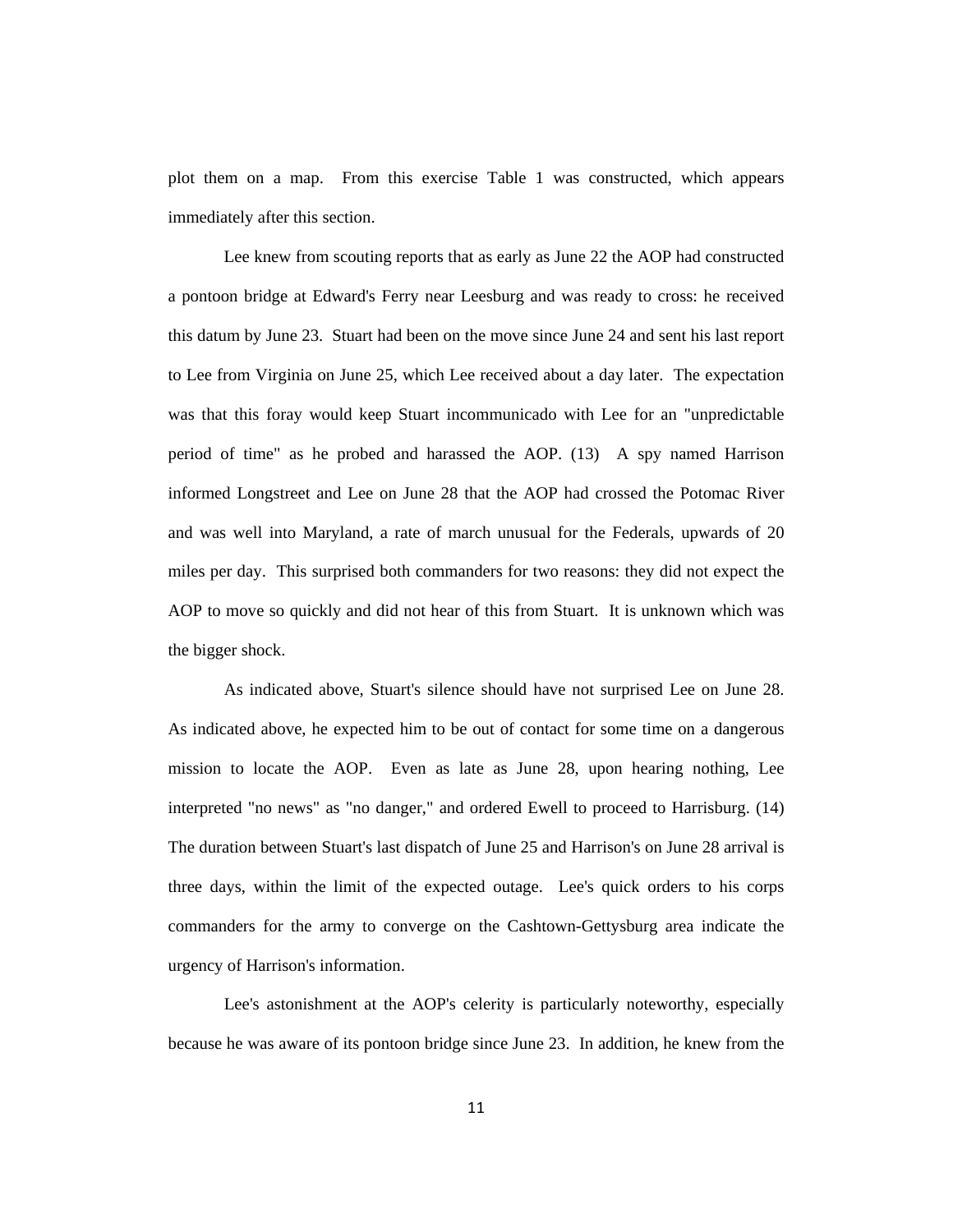Battle of Brandy Station that the Federal cavalry had improved greatly from two years before. Further, he understood that Federal cavalry had probed the mountain passes competently and persistently since mid-June resulting in many battles along the way. Therefore, it appears odd that Lee was surprised. A commonly held reason for this is that Lee did not believe that the AOP could or would move fast enough to catch up to his army.

In fact, his entire plan depended on it: the ANV was to expand its range to allow for comprehensive foraging; Stuart would cross the Potomac and presumably find the AOP and report back; and Lee would be free to prowl around Pennsylvania unmolested waiting for the golden opportunity to fight and defeat the enemy. Indeed, the deployment of the ANV on June 28, in an eighty-mile arc from the Maryland border to York does not bellow deep concern for detection or attack. Of course, all of this relied on a lethargic Federal army, but no one informed General Joseph Hooker, AOP commander until June 28, of his part in the plan. It also depended equally on notification from Stuart which was never to arrive. As Freeman writes:

"He had become dependent upon that officer for information of the enemy's position and plans and, in Stuart's absence, he had no satisfactory form of military intelligence." (15)

Thus General Lee's unbridled faith in his cavalry commander lured him into believing that the AOP was indeed following his plan. Not only that, it misled him from formulating an alternate strategy for managing his proximal cavalry, which would have included an alternate commander. This quote, by a Union officer long after the war, shows that this is not a new thought (italics added):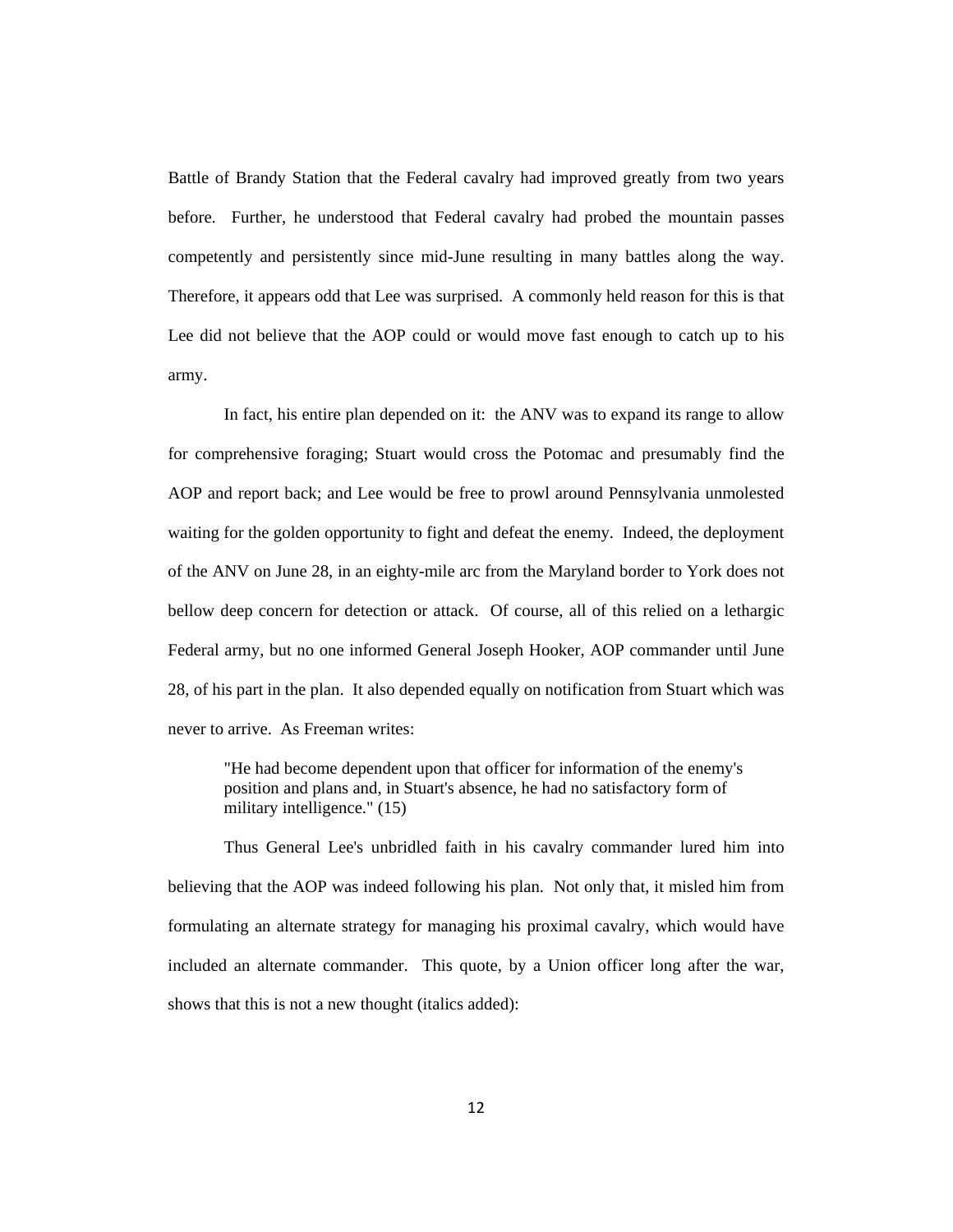"To us, at the present day, the whole scheme seems wild and unreasonable, *only to be made successful by leaving out of the calculation the Army of the Potomac*. But that army was not to be left out of the calculation, and at some time, at some point in his march General Lee was sure to meet it." (16)

An obvious argument here is that on June 24 or 25 Lee did not know that a major battle was one week away. Whereas this is true, the ANV was not in Pennsylvania merely to act as farmhands, harvesting and rounding up cattle: it was there for a fight, and Lee did not explore every avenue to protect his army. He is not at fault for failing at omniscience, but for being careless where mindfulness meant taking action to ensure proper command of cavalry in place of Stuart. (17) To be sure, neither of them seemed concerned about this.

Lee's thought pattern here appears similar to that of the Imperial Japanese Navy at the Battle of Midway in June 1942. Commander of the Japanese carrier battle group Admiral Chuichi Nagumo and his staff were confident in the completeness of their plan. This called for an early attack on the Aleutian Islands off Alaska, a diversion to lure the American carriers from Pearl Harbor northward to repel the enemy and protect the mainland. Thus, *according to their plan*, a day or so later when they attacked Midway Island, the Americans would be on a northward course on their way to Alaska about 1200 miles from the Japanese carriers.

Some background is required. Between the Japanese attack on Pearl Harbor in December 1941 and the Battle of Midway in June 1942, the Imperial Japanese Navy dominated the Pacific in all forms of physical advantage: numbers, equipment, training, and experience. Their morale was at its highest. The main American advantage was that its cryptographers had broken the Japanese naval code unawares, providing unilateral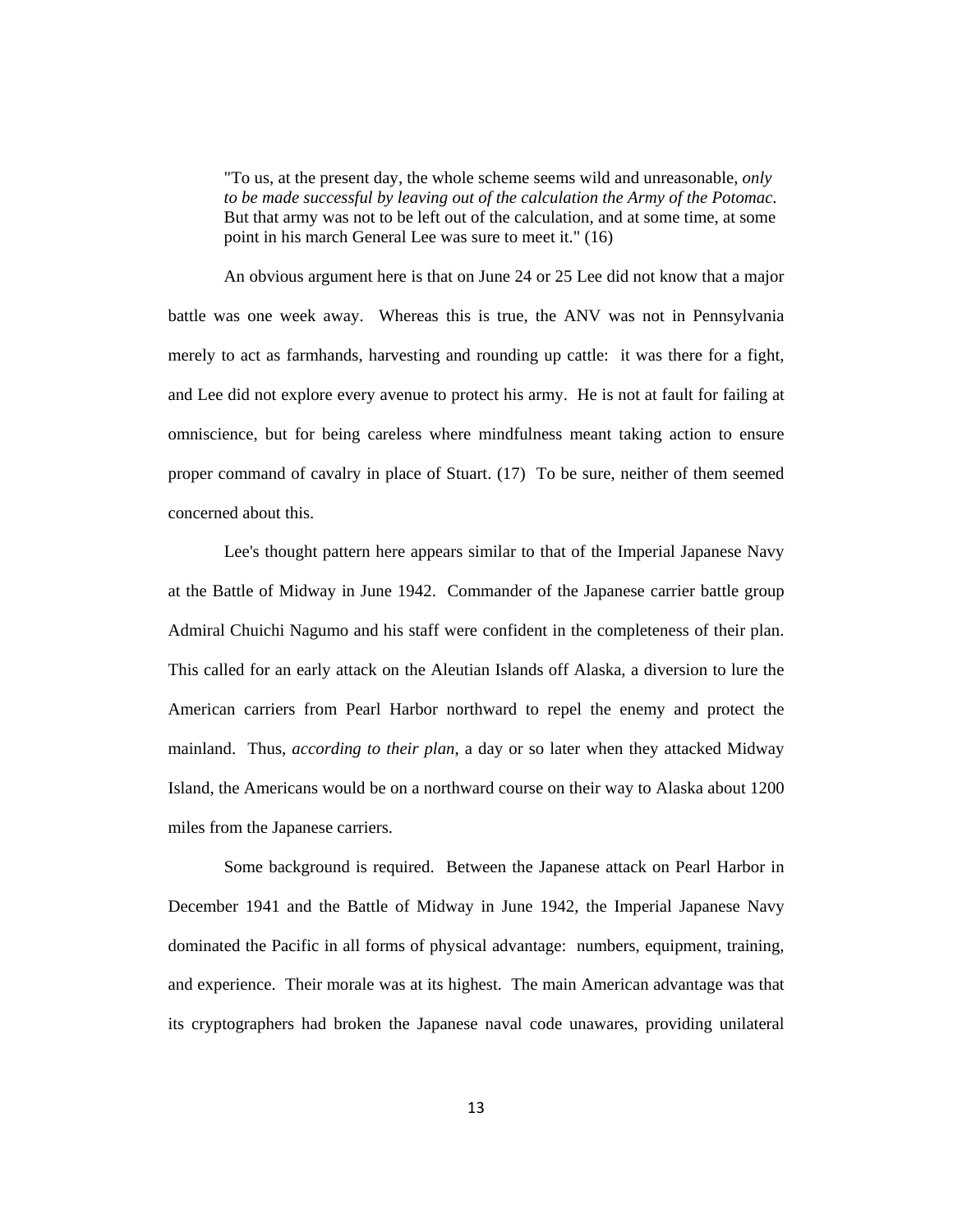insight into their plans and operations. Naval intelligence informed Admiral Chester Nimitz that the next target was the base on Midway Island, about 1200 miles northwest of Pearl Harbor on Oahu Island.

Nimitz decided to set a trap and his commanders placed their carriers about 200 miles northeast of Midway. This position allowed the American forces to protect both the island and the American West Coast (if necessary) and to surprise the Japanese carriers. The faith of the Japanese in their plan *and in the Americans following it exactly* led them to perform an inadequate, perfunctory aerial reconnaissance of the ocean to their northeast to confirm that those waters were clear of American ships. Although it is true that their scout planes sighted the American fleet after it had already launched its planes, the issue is not the timing, but the *mindset* of the Japanese leadership.

Indeed, on June 4 when a Japanese scout plane reported an American carrier with escort ships about 150 miles to the northeast of the fleet, Nagumo and his staff were stunned. They were supposed to be 1200 miles on their way to Alaska, not within 150 miles poised to attack them. *This was clearly different from their plan in which they believed absolutely.* Because of this mindset, they had no contingency plans to respond. This and the resulting confusion from American aerial attack—from both Midway and the carriers—led to the crucial five minutes when three squadrons of Dauntless dive bombers found the Japanese warships unprotected and proceeded with their destruction.

Similarly, Lee's confidence in Stuart blinded him to the possibility that the AOP could and would move faster than he believed. Because he had no contingency plan, his proximal cavalry was too far for effective recall on June 28. Stuart, who was absent,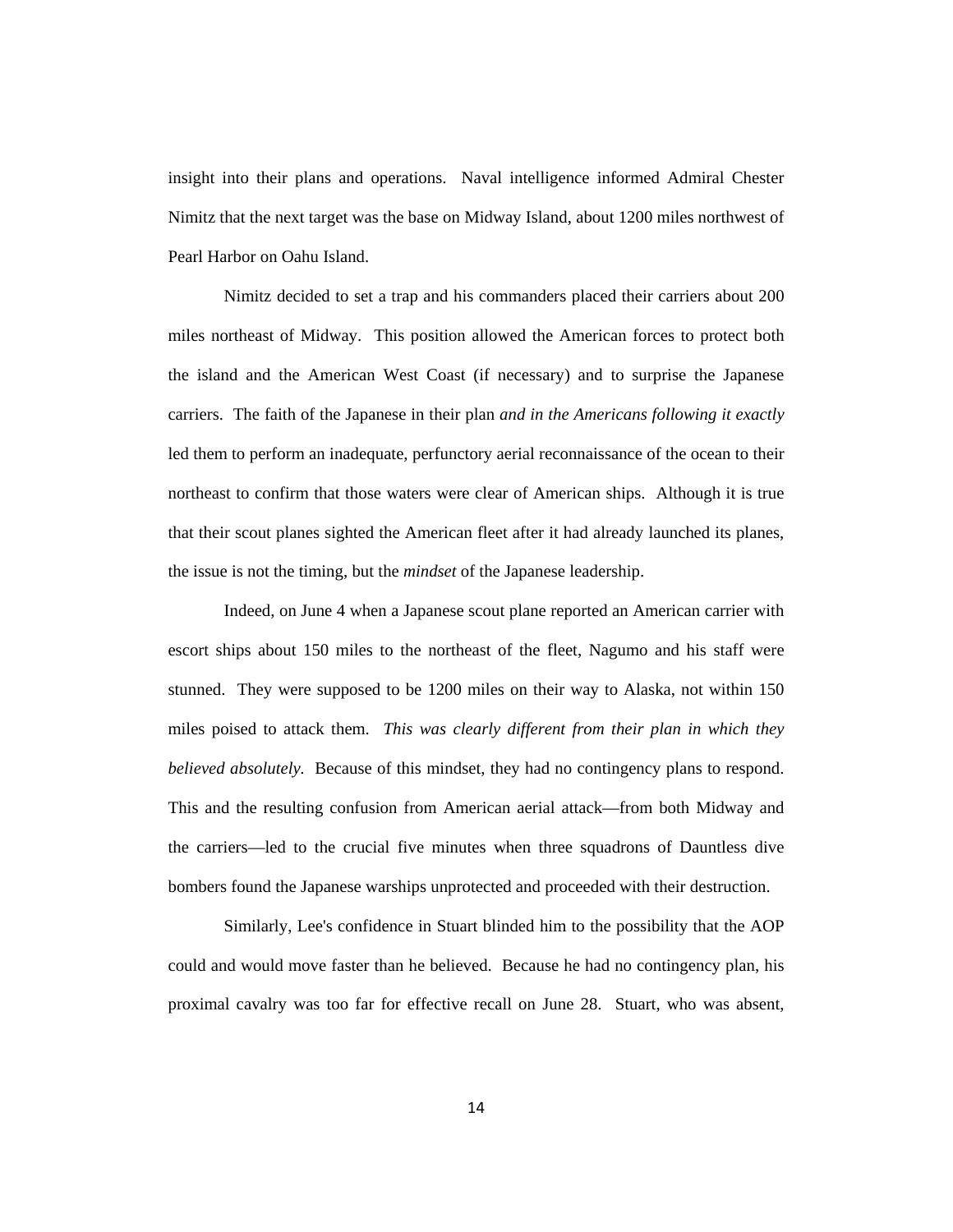albeit acting on Lee's orders, did not put the ANV in this situation. Lee did. The question is why? A few possibilities are:

1. Lee's overconfidence clouded his judgment, as he stated in his after action report to Davis. This exuberance led to an absolute faith in Stuart and the resulting omission of an officer to command his proximal cavalry and a nonexistent contingency plan. The cause of this mindset was a succession of victories, most against lesser commanders, with some like Chancellorsville against extreme odds. Similarly, after WWII, Japanese officers blamed their inattentiveness at Midway to what they called "victory disease," admitted it freely as "self-conceit" and "the sin of hubris." This ailment results when justifiable confidence degenerates into "overweening conceit and contempt for the enemy." (18)

There is reason to believe that Southern leadership suffered from this also. About Lee, Freeman writes:

"This psychological factor of the overconfidence of the commanding general is almost of sufficient importance to be regarded as a separate reason for the Confederate defeat." (19)

For instance, both Lee and Stuart, ignoring the lessons of Brandy Station and recent Federal cavalry actions, believed that they could conduct another unmolested reconnaissance of the AOP, but neither seemed concerned about entering Maryland, which was not friendly Virginia.

2. Lee's distrust of his proximal cavalry and its ability to help his army *in place of Stuart* warped his judgment and thus he approached his adversary with no knowledge of their position. This error is covered more deeply in the next section.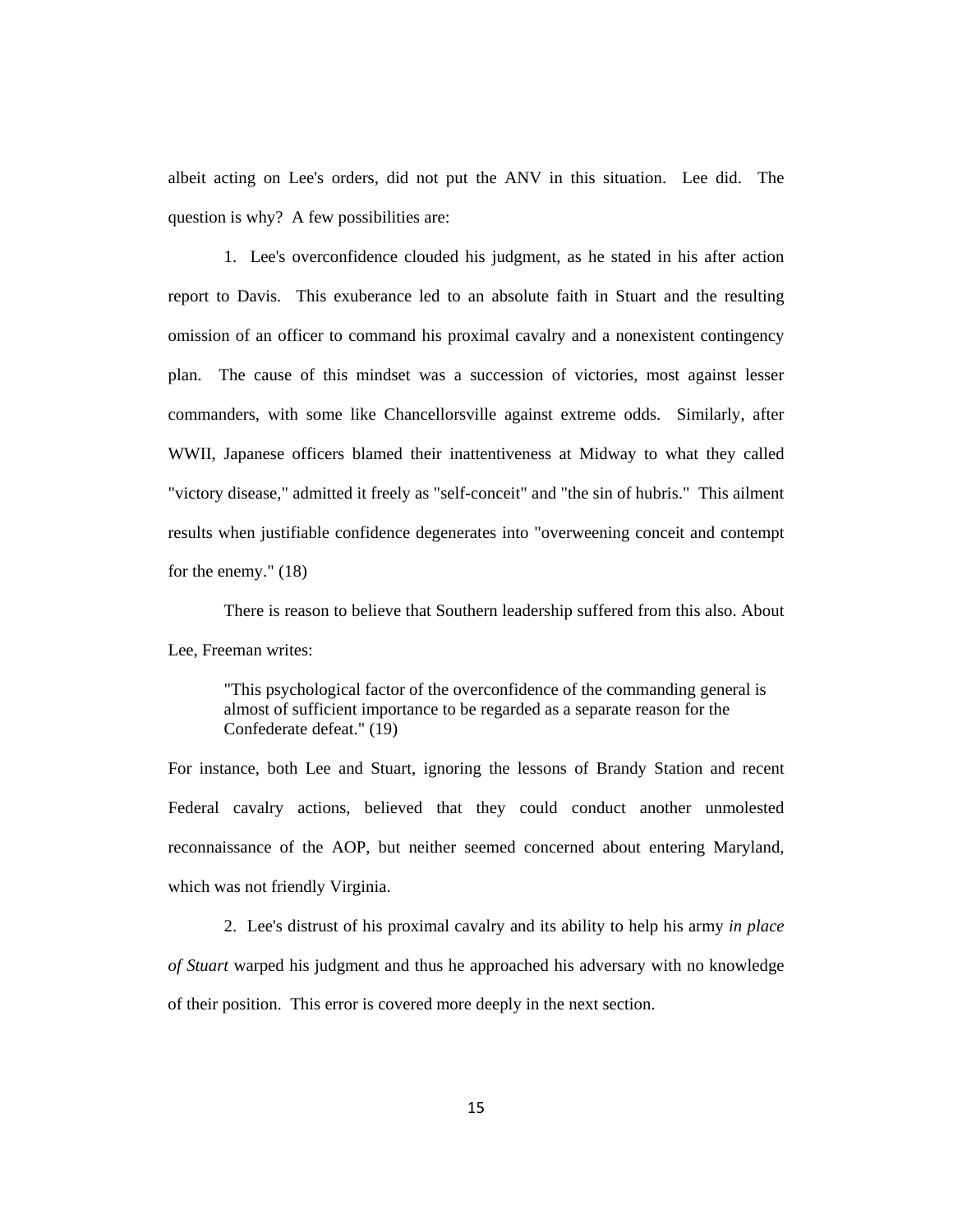3. Lee was too much of a Southern gentleman to offend Stuart by using substitutes. The book *Last Chance for Victory* by Scott Bowden and Bill Ward presents an exhaustive accounting of General Lee's whereabouts and actions during the battle, presented mainly to blame everyone else. This includes a curious and somewhat repetitive linguistic *apologia* for General Ewell's *mis*-understanding (per the authors) of the term "if practicable." (20) Their argument is based on the contemporary concept of honor.

First, honor during the Civil War was important to both sides because an officer was, above all, a gentleman. Both North and South tried to maintain the dignity of generals who failed honestly: many were sent to lesser commands or assigned to staff positions or state offices. For example, among those whom Lee sent west from the ANV was John Magruder, whose performance at Malvern Hill in July 1862 was deficient. Many such Northern generals were either honorably given command in the West, as was John Pope after the Battle of Second Manassas in August 1862, or sent home "awaiting orders" that never came, as with Ambrose Burnside after the Battle of the Crater in July 1864. On the other hand, generals on both sides whose failure resulted from dereliction of duty were treated accordingly and dismissed: Confederate Gideon Pillow after Fort Donelson and Federal General James Ledlie after the Battle of the Crater are examples of this.

The concept of honor existed among Northern officers too, as when General Gouverneur Warren demanded a court of inquiry after General Philip Sheridan removed him from command at the Battle of Five Forks in April 1865. (It was granted in 1879 and exonerated him.) But in practice, this concept caused little restraint in operational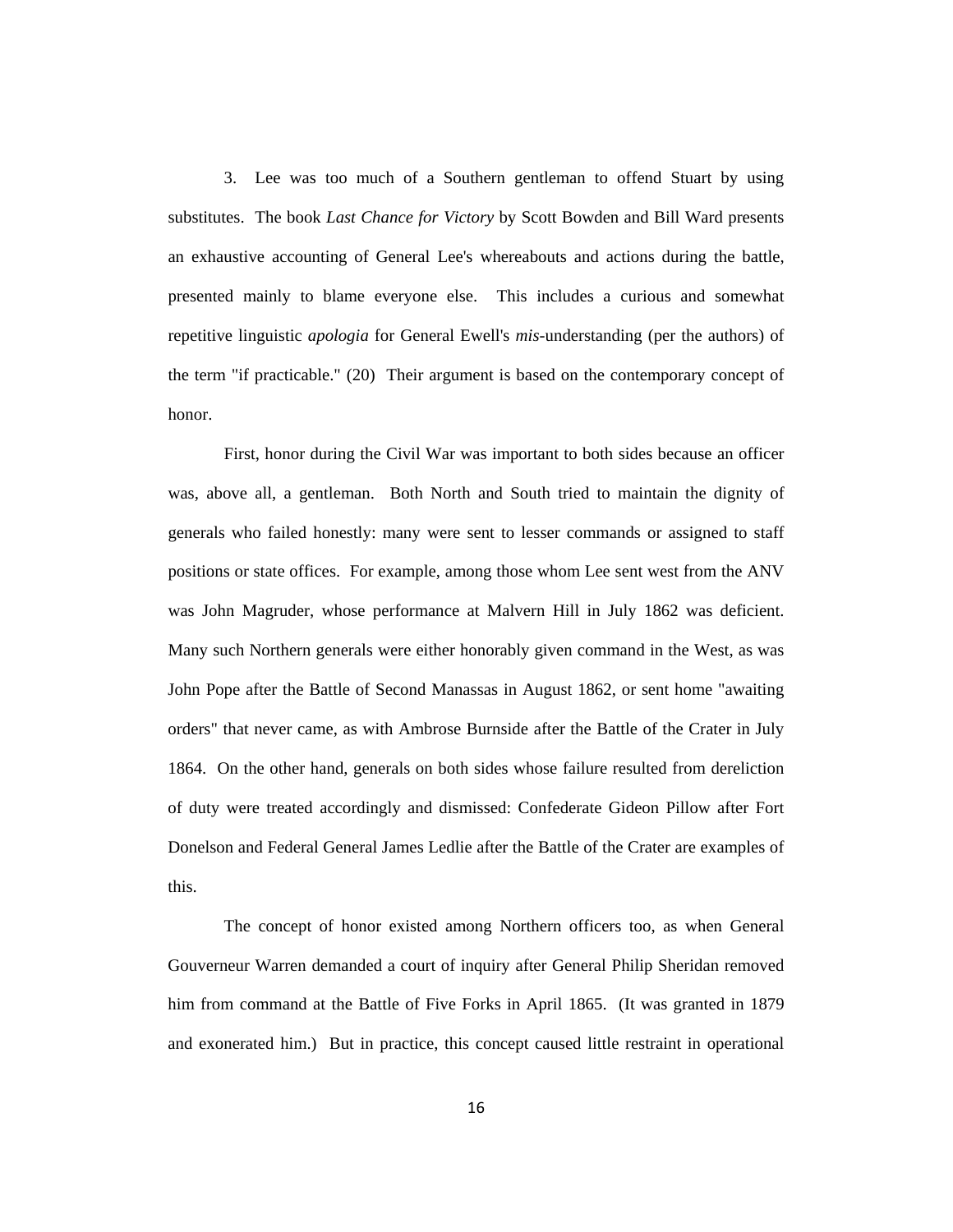decisions, such as at Gettysburg when AOP commander General George Meade sent General Winfield Hancock to take command of the field until his arrival. Although Meade knew that the commander on the field, General Oliver Howard, outranked Hancock, he felt that sending someone he trusted was better for the army. On the whole, however, although honor was important to both sides, for Southern officers it was more ingrained in their individual and collective psyches.

The basis for this adherence to tradition is the aristocratic Southern code of gentility, which dictated the deportment of Lee and his officers. One did not order a subordinate directly, but used carefully worded deferential language that the subordinate supposedly understood as an order. Other than adding a genteel suffix of "if practicable," another example of this gentleman's language was the signing of a letter to subordinates with "your obedient servant." Rather than suggesting that the writer was literally subservient, this was an expression of good will between gentlemen. Note that this phrase appears in letters sent to opposing commanders on both sides. (21) In addition, Lee was known to edit his reports to avoid blaming or embarrassing any of his officers. Doing so "is unbecoming in a generous people, and I grieve to see its expression," he said. (22)

This Southern code of gentility applies specifically to Lee's orders to Stuart. Lee's June 23 message to Stuart ends with the genteel "be watchful and circumspect in all your movements." This was to tell him to not be heroic, that his mission was to find the AOP and protect the army. (23) Compare this to President Abraham Lincoln's letter to Hooker giving him command of the AOP in January 1863 which he ends with "And now beware of rashness. Beware of rashness, but with energy and sleepless vigilance go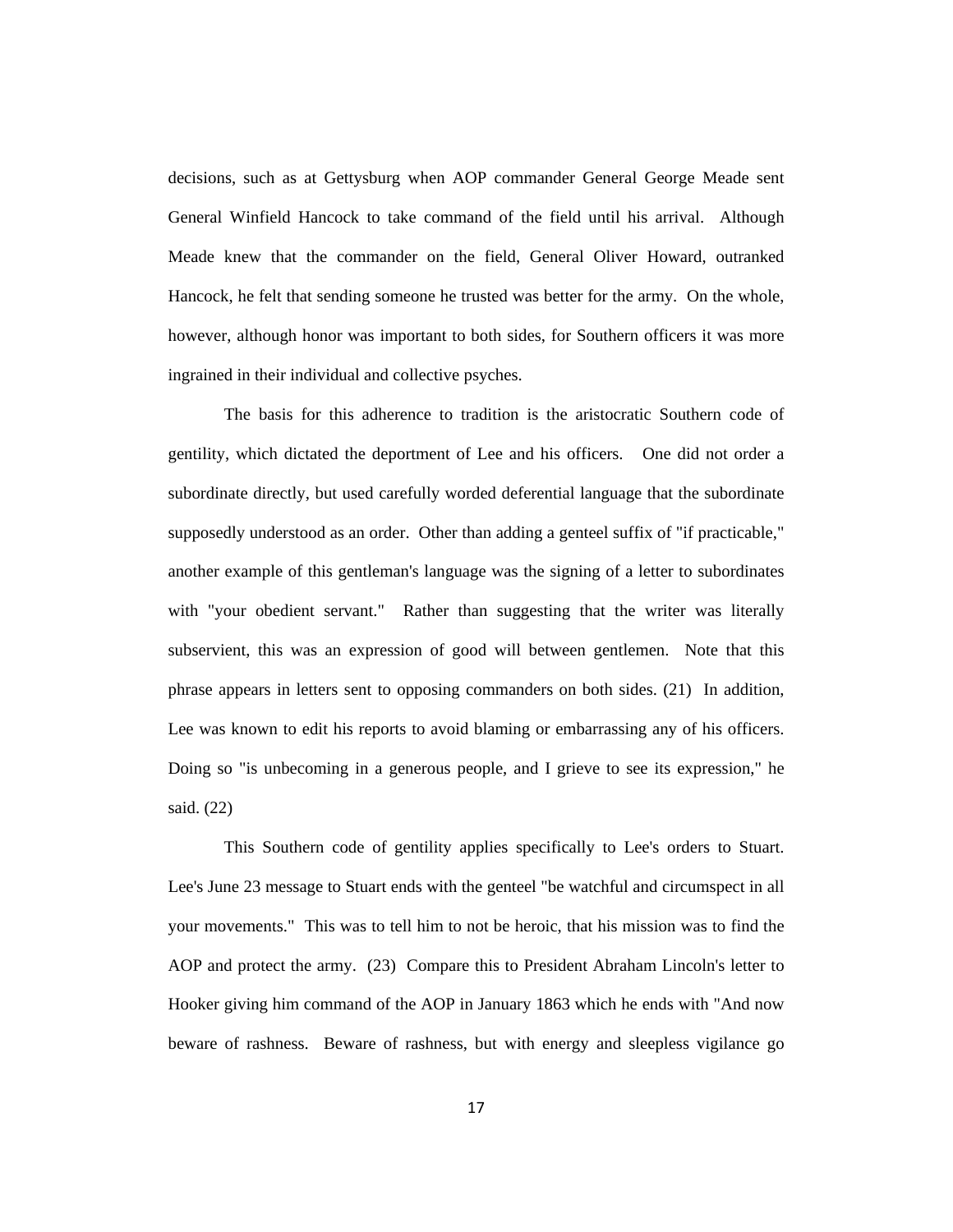forward and give us victories." (24) Both commanders told their subordinates the same thing—*don't be rash*—but Lincoln's was more direct and Lee's followed the Southern code. Accepting that Lee and his generals were Southern gentlemen produces a conclusion that gentility and honor colored some of their actions. For instance, General Richard Garnett longed for a court martial to clear his name of the dishonor of arrest and relief of command by General Thomas Jackson from his unauthorized retreat at the Battle of Kernstown in March 1862; Jackson's death in May 1863 of course precluded this. The need to overcome this dishonor and an injury from a horse kick caused Garnett to lead his brigade in Pickett's Charge on horseback, an obvious target that lead to his death in the assault.

Although it might have been better for the army for Hampton to remain behind to coordinate the proximal cavalry, it would have been a slight to Hampton's honor to be pulled from his command to perform this necessary, but comparative mundane, act. In addition, Lee's sense of honor would not allow him to override Stuart in this matter. Finally, Lee's use of any of the proximal cavalry, all of which were considered substandard in some way, would be a serious blow to Stuart's honor *regardless of whether it assisted the army*. The dishonor would be greater if the substitute cavalry actually found the AOP instead of Stuart. Although it might be unpalatable for some readers, the adherence of Lee and his officers to this code over the army's mission must be considered part of the reason that he managed so badly the proximal cavalry. That said, it is difficult to blame Lee for this characteristic as it was ingrained in him since his childhood in the Virginia Tidewater country. To Southerners, adherence to the code was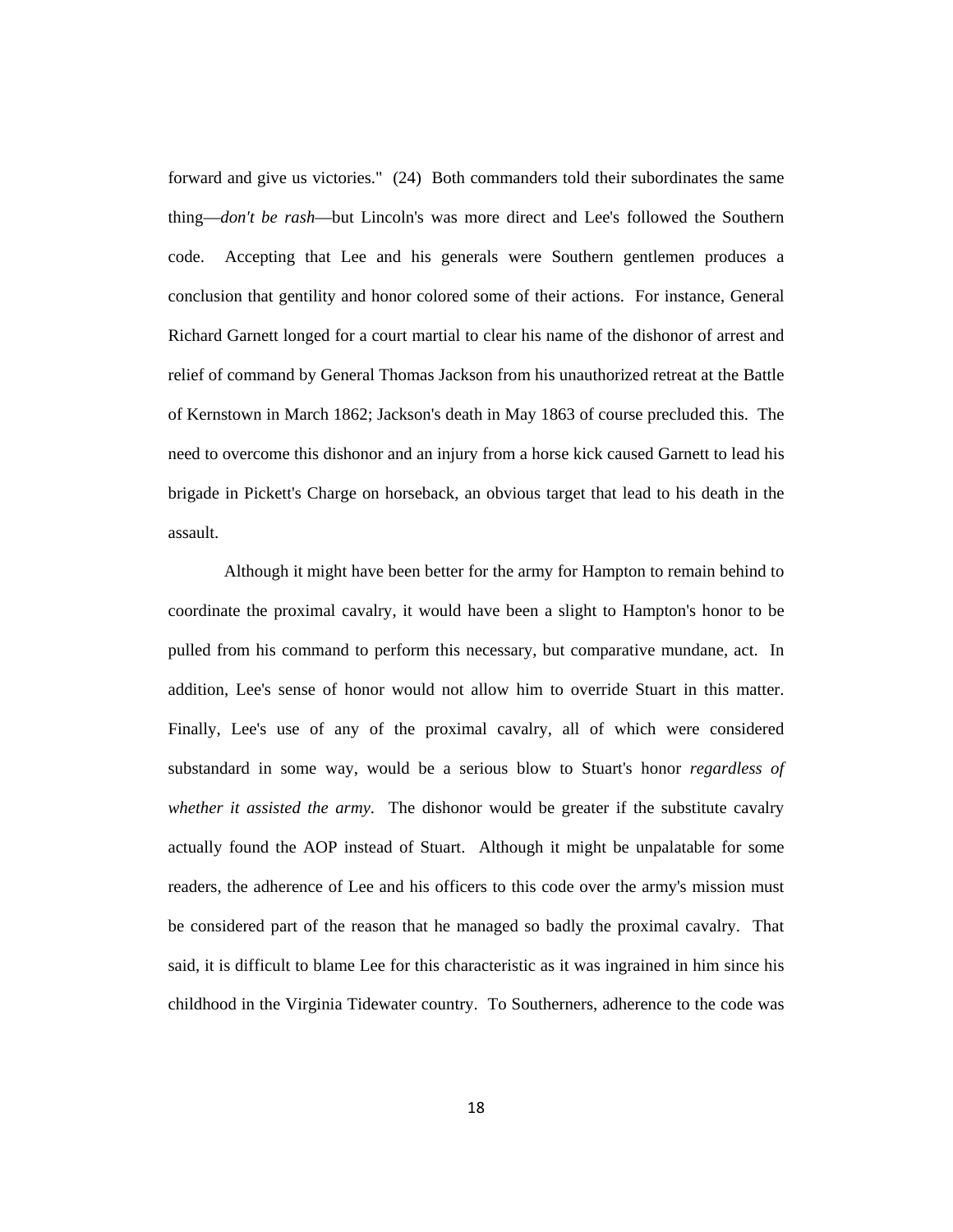a strength that not one of them would have recognized as a weakness. Still, chivalry is no substitute for good leadership and war is not a cotillion.

| <b>DATE</b>    | <b>IMBODEN</b>                                                         | <b>JENKINS</b>                               | <b>ROBERTSON,</b><br><b>JONES</b>                                                    | <b>EXTERNAL</b>                                                                                                                                      |
|----------------|------------------------------------------------------------------------|----------------------------------------------|--------------------------------------------------------------------------------------|------------------------------------------------------------------------------------------------------------------------------------------------------|
| <b>JUNE 21</b> | West of Ewell<br>@ Cumberland,<br>$MD, (>90$ miles<br>from Gettysburg) | @ Hagerstown,<br><b>MD</b>                   | @ Ashby's,<br>Snicker's Gaps,<br>VA                                                  |                                                                                                                                                      |
| <b>JUNE 22</b> | West of Ewell<br>@ Cumberland,<br>$MD, (>90$ miles<br>from Gettysburg) | @ Greencastle                                |                                                                                      | AOP builds<br>pontoon bridge<br>@ Edwards<br>Ferry, VA                                                                                               |
| <b>JUNE 23</b> | West of Ewell<br>@ Cumberland,<br>$MD, (>90$ miles<br>from Gettysburg) | $\omega$<br>Chambersburg                     |                                                                                      | Lee learns of<br><b>AOP</b> pontoon<br>bridge @<br>Edwards Ferry,<br><u>VA</u>                                                                       |
| <b>JUNE 24</b> | West of Ewell                                                          | Ahead of Ewell                               | <b>Stuart leaves</b><br>orders for<br>guarding Ashby's<br>and Snicker's<br>Gaps, VA. |                                                                                                                                                      |
| <b>JUNE 25</b> | West of Ewell                                                          | Ahead of Ewell                               | Guarding gaps                                                                        | - Stuart sends<br>last report to Lee<br>from VA, and<br>then departs on<br>mission.<br>$- AOP$ starts to<br>cross Potomac<br>@ Edward's<br>Ferry, VA |
| <b>JUNE 26</b> | West of Ewell                                                          | White's 35th VA<br>Battalion @<br>Gettysburg | Guarding gaps                                                                        | - Lee arrives @<br>Chambersburg<br>- Lee receives<br>Stuart's last<br>report from VA,<br>- Buford crosses<br>Potomac @<br>Edward's Ferry,<br>VA      |
| <b>JUNE 27</b> | West of Ewell<br>@Hancock. MD                                          | Ahead of Ewell                               | Guarding gaps                                                                        | - Stuart starts<br>crossing                                                                                                                          |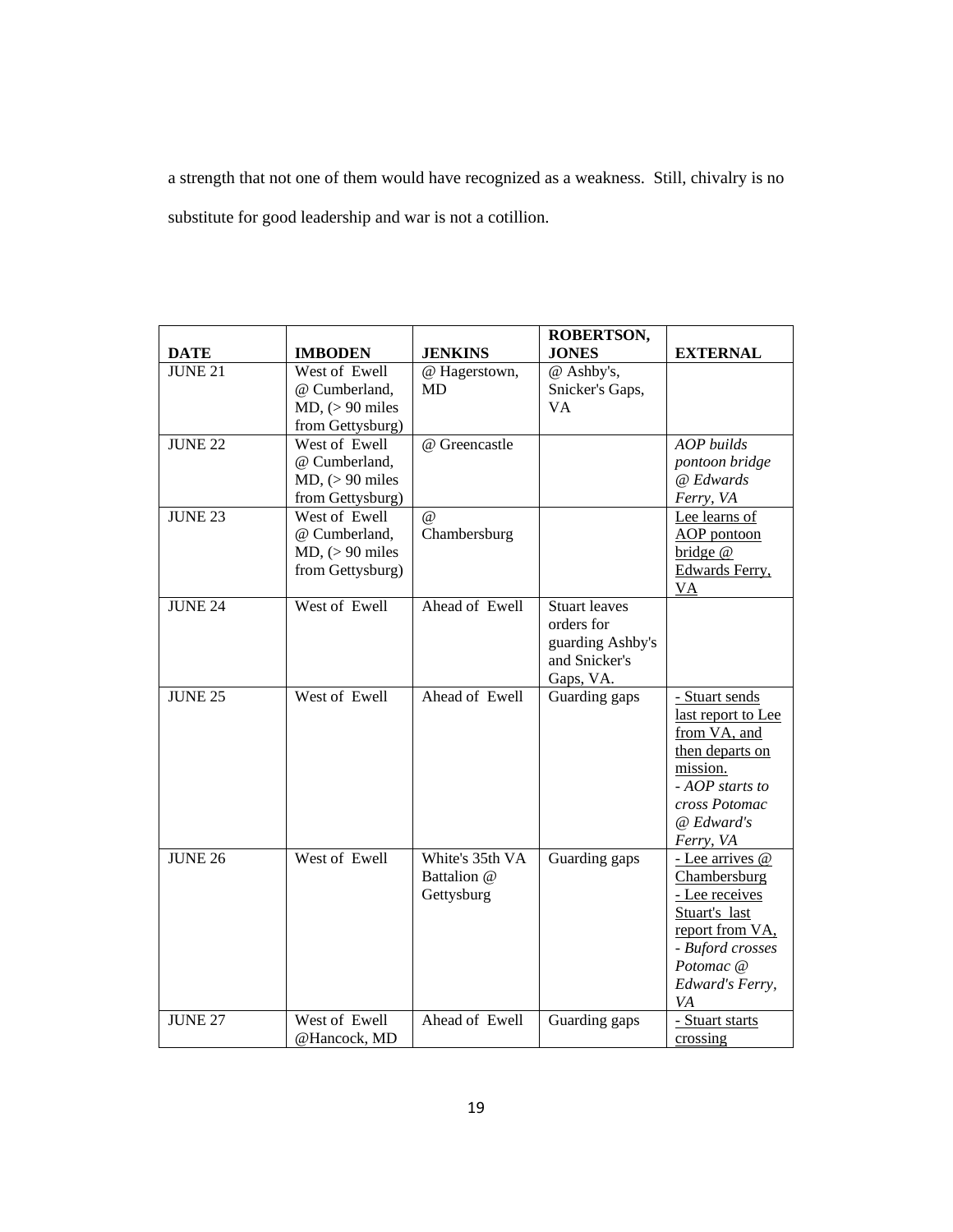|                | $\left(\sim 70 \text{ miles from}\right)$<br>Gettysburg and<br>$~50$ miles from<br>Chambersburg)                 |                                                                                                                                                                                        |                                                                              | Potomac <sub>@</sub><br>Rowser's Ford<br>- AOP ends<br>crossing<br>Potomac @<br>Edward's Ferry,<br>VA                                                                                                  |
|----------------|------------------------------------------------------------------------------------------------------------------|----------------------------------------------------------------------------------------------------------------------------------------------------------------------------------------|------------------------------------------------------------------------------|--------------------------------------------------------------------------------------------------------------------------------------------------------------------------------------------------------|
| <b>JUNE 28</b> | @Hancock, MD<br>$\left(\sim 70 \text{ miles from}\right)$<br>Gettysburg and<br>$~50$ miles from<br>Chambersburg) | Ahead of Ewell,<br>west of<br>Harrisburg                                                                                                                                               | Lee sends order<br>to go to<br>Gettysburg                                    | - Stuart ends<br>crossing<br>Potomac<br>- Harrison meets<br>ANV @<br>Chambersburg<br>- Lee sends order<br>for ANV to<br>converge.<br>$-5th$ , 6th MI $@$<br>Gettysburg<br>- Buford @<br>Middletown, MD |
| <b>JUNE 29</b> | @Mercerburg<br>$(-40$ miles from<br>Gettysburg and<br>$\sim$ 20 miles from<br>Chambersburg)                      | Ahead of Ewell                                                                                                                                                                         | Receives Lee's<br>order to go to<br>Gettysburg                               | - Ewell sends<br>order for 2nd<br>Corps to<br>converge<br>- Stuart expected<br>to meet Ewell<br>- Buford @<br>Boonsboro, MD                                                                            |
| JUNE 30        | @McConnels-<br>burg $(-45 \text{ miles})$<br>from Gettysburg<br>and $\sim$ 25 miles<br>from<br>Chambersburg)     | - Receives<br>Ewell's order to<br>converge (1 day<br>late)<br>- Gen. Jubal<br>Early sends<br>White's 35th VA<br><b>Battalion</b> to<br>scout between<br>Gettysburg and<br>Heidlersburg | - Departs for<br>Gettysburg<br>- Crosses<br>Potomac @<br>Williamsport,<br>MD | - Lee departs for<br>Cashtown<br>- Buford @<br>Gettysburg                                                                                                                                              |
| JULY 01        | Lee orders to<br>Chambersburg                                                                                    |                                                                                                                                                                                        | Arrives @<br>Greencastle                                                     | Day 1 of battle                                                                                                                                                                                        |
| <b>JULY 02</b> |                                                                                                                  | Lee summons to<br>Gettysburg to<br>support Ewell's<br>left (east).                                                                                                                     |                                                                              | - Day 2 of battle<br>- Stuart arrives<br>@ Gettysburg                                                                                                                                                  |
| JULY 03        | Arrives @<br>Chambersburg,<br>then Gettysburg                                                                    |                                                                                                                                                                                        | Arrives @<br>Chambersburg,<br>then Gettysburg                                | Day 3 of battle                                                                                                                                                                                        |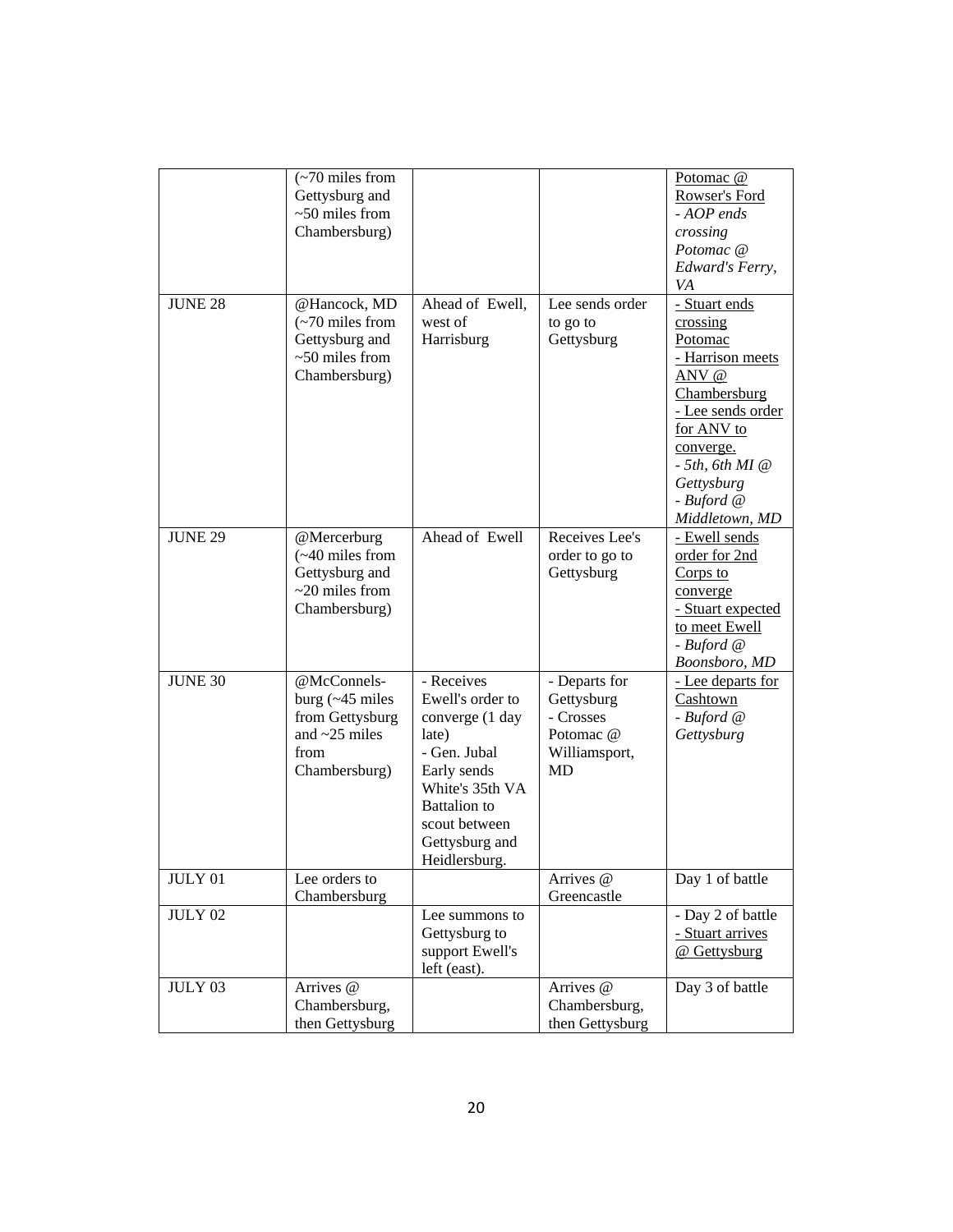**Table 1. Selected timetable of actions for brigades with the main body of the ANV. Distances are straight line measures for comparison only. If the state is not indicated, then it is in Pennsylvania. The right-most column indicates activities outside those of the cavalry brigades in the first three columns. In this column, Federal activities are in italics, and Confederate activities are underlined.**

## **LEE'S DECISION TO NOT USE AVAILABLE CAVALRY FOR RECONNAISSANCE**

Often the statement "Stuart was not with the army" is interpreted to mean "Lee had no cavalry." This is untrue: Lee had cavalry. As shown above, four brigades were left with the main body of the ANV as it moved behind the Blue Ridge. Their itinerary in Table 1 produces these facts:

1. Robertson and Jones missed completely the AOP's crossing of the Potomac which finished on June 28. It is unclear how they did this, but they remained in place until June 30, a day after they received Lee's orders to move.

2. Lee called none of the proximal cavalry to him until he heard from Harrison. By then, all were too far to have been of any assistance. A glance at a map of the campaign shows that during the period of June 25-30, a large void of no Confederate cavalry appeared between the right flank of the ANV and the left flank of the AOP, which was Buford's cavalry division. The reader should try this exercise: on a modern road map of Pennsylvania, draw a curve along Interstate 81 from Maryland to Carlisle and continue the curve to York. Perpendicular lines drawn from this line inward produce a focal point, as with a mirror, somewhere in the Gettysburg-Cashtown area. Lee did not need to know when and where the battle would occur; knowing that the AOP would eventually come from the south, he just had to look at the map and use any cavalry that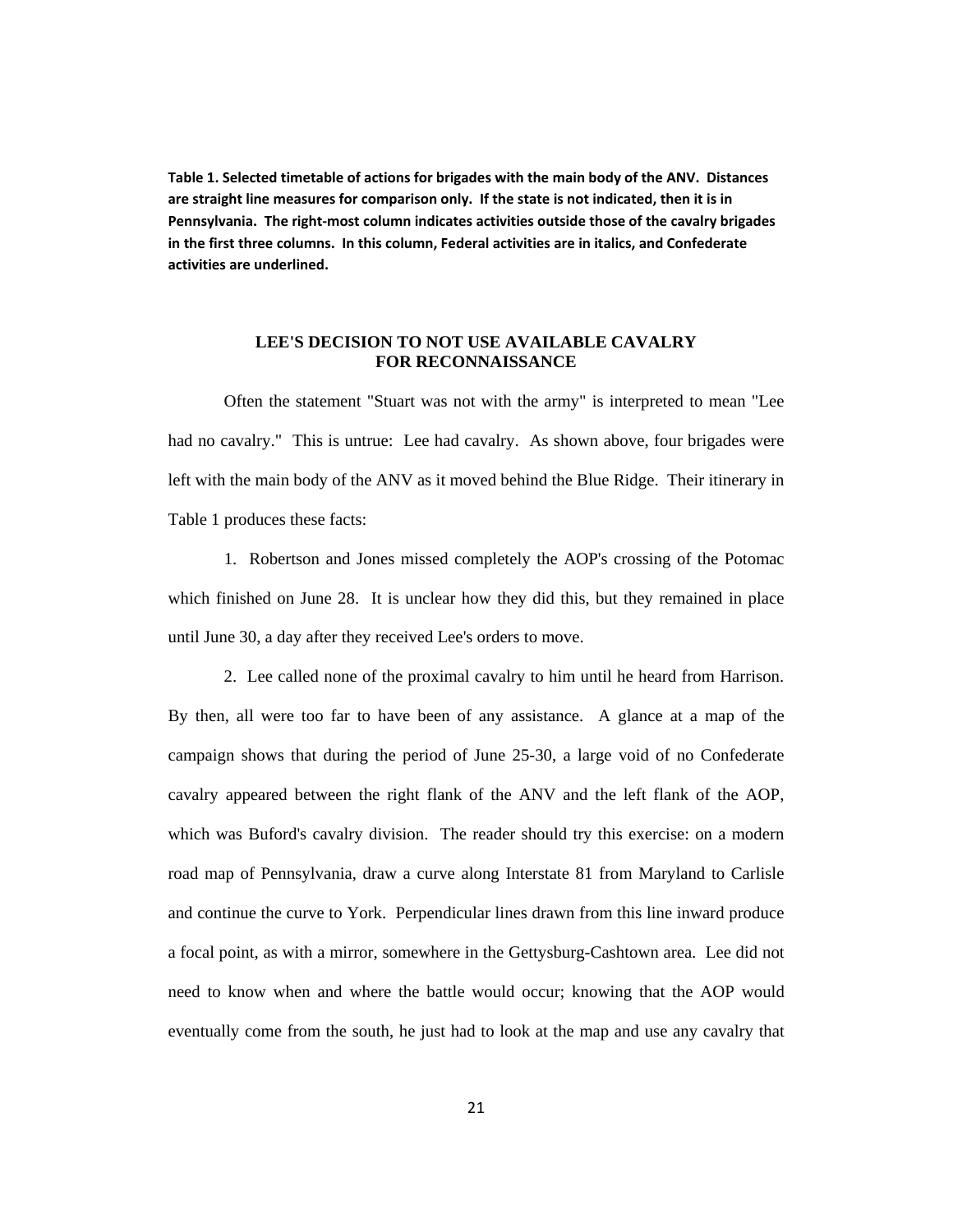filled the void. Lee missed an opportunity here because White's battalion was in Gettysburg on June 26 and his cavalry escort remained with him all the time.

3. Given that Robertson and Jones were guarding passes in Virginia necessary for the security of the army and its supplies, and were therefore far away, what is striking is how far Imboden's men were sent. Stuart's circumstance was a chance of war, but Imboden was about 50 miles from Ewell on June 28 on orders from Lee. On this foray, he was tearing up railroads and collecting free blacks to send south as slaves, but one wonders if this was required for guarding the flank of the army. This is all the more incredible considering that, unlike the Antietam campaign, the Federal garrison at Harper's Ferry was unmolested this time. All one need do is drive west from Gettysburg on U.S. Route 30 about 50 miles toward McConnellsburg to see how really detached Imboden was.

4. Despite Lee's ordering each corps when to move and to where, there is in fact little indication that he or anyone on his staff kept track of where the proximal cavalry was. For instance, he did not know that Imboden on June 27 was at Hancock, Maryland, about 50 miles from Chambersburg where he himself had arrived on June 26. These brigades were "inferior" and he treated them thus.

5. In contrast to this, General Jubal Early used what cavalry he had to scout for the Federal army on his approach to Heidlersburg. On June 30, as his division approached the area, he sent White's battalion on the York Pike to scout and picket as far out as Mummasburg and Gettysburg. White's small force was busy: it noted Federal infantry and cavalry activity, and even pursued a small squad of horseman. Because of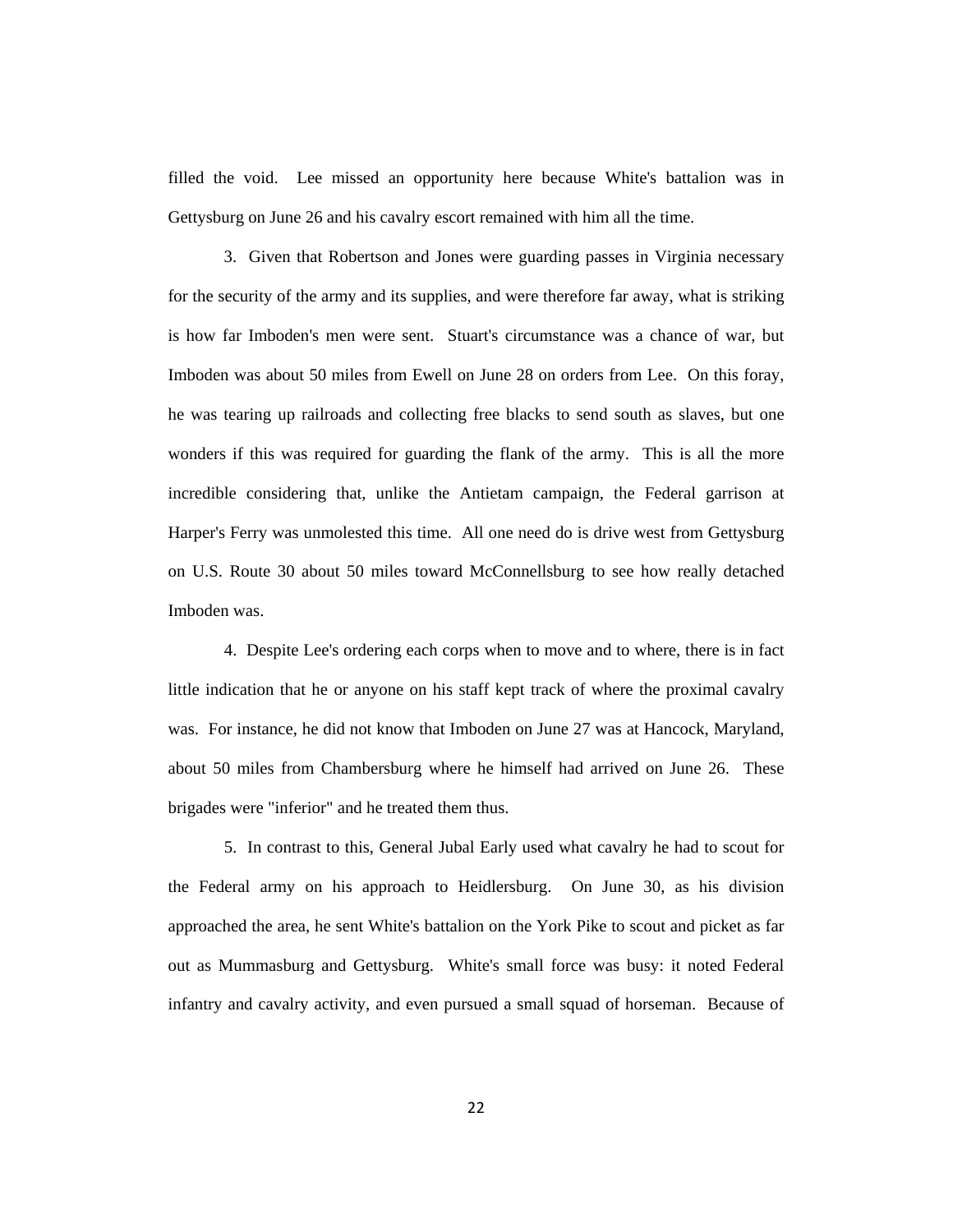Buford's thick screen, he collected little precise information, but the presence of Federal cavalry in such force was a clear sign that the main army was close. (25)

6. Of special concern is the contention, which appears in every discussion on this topic, that Lee did not trust the four brigades as much as the other three. If true, then Lee assumed a luxury that commanders in war often lack, that is, to pick and choose units to perform certain tasks. He allowed whatever distrust he had for the four proximal brigades to affect his judgment in using them as he would Stuart, that is, to scout and screen for the army.

This is the equivalent of Admiral Chester Nimitz sending a message to Washington, D.C. in June 1942 stating that he did not contest the invasion of Midway Island because the American pilots were inexperienced and he did not trust them. It is hard to imagine Admiral Ernest King, Chief of Naval Operations, or President Franklin Roosevelt accepting this excuse for losing Midway. It is even more difficult to imagine historians accepting this either. Yet, they allow Lee a pass on his choice to not use the available cavalry, stating simply that "he did not trust them as much as Stuart." This judgment should be considered insufficient, and it is unfair to generals in history who *had no choice* but to fight with untrained, untested, or untried men. It indicates a non-critical assessment of Lee's performance in this area.

Further, it is *not* a question of cavalry: it is a question *of command*, which is where the historical comparisons lead. Fortunately, U.S. military history has many examples with which to compare Lee's decision. In all cases, dire military requirements forced the commander to fight with units that were untried or untrained, and in most of these cases, the commanders won. Three stand out. Details of these cases are important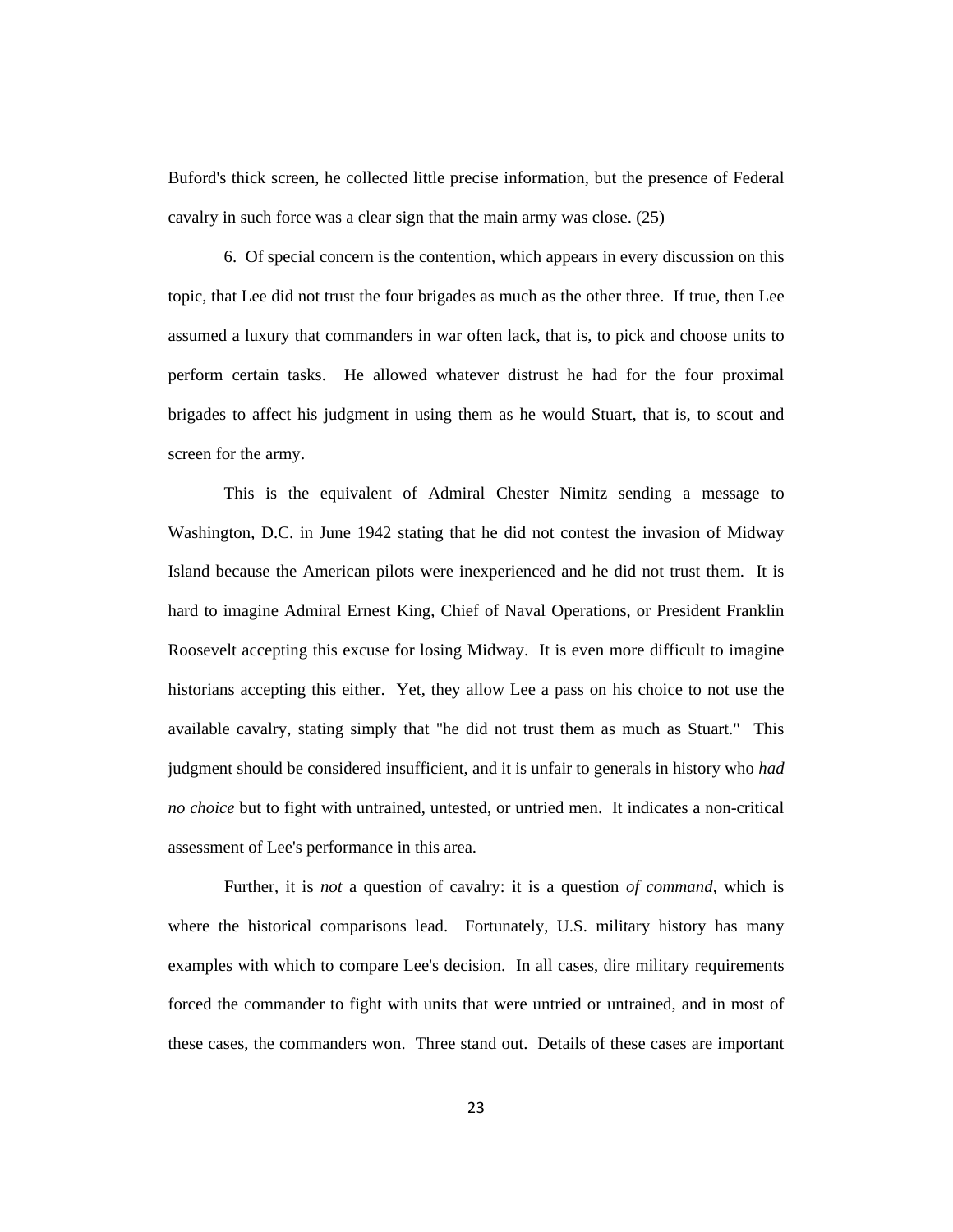to show that in each, the commander was equally as strapped for resources as Lee at Gettysburg and somehow each managed to adapt and prevail.

Returning to the Midway example, the U.S. Pacific Fleet under Nimitz had conducted an ingenious raid on Tokyo in April 1942 using Army bombers, commanded by Army Lieutenant Colonel James Doolittle, launched from the carrier *U.S.S Hornet*. It then stopped the southeast expansion of the Japanese in the Battle of the Coral Sea in May. In addition, Nimitz's carriers launched surprise raids on various Japanese-held islands throughout the winter. However, the United States Navy was a long way from parity and an even longer way from dominance.

As discussed above, naval intelligence informed Nimitz in May 1942, that the Japanese were to attack Midway. He decided to set a trap, but had little time to prepare. Although almost equal in fleet carriers—at three to the Japanese four, with similar numbers of aircraft—there was a considerable gap in the quality of the these and the experience of their pilots, with the Japanese superior in both. The carrier Yorktown had been damaged severely in the Battle of the Coral Sea in early May and, per Nimitz's stern order, the estimated 90 days of repairs were completed in 72 hours so that it could take part in the battle. (The reader should note that this story of the Yorktown, not covered in detail in this paper, is a particularly noteworthy event within this example to emphasize the lengths a commander should go to win a battle.)

The spearhead of the Japanese air fleet was the Zero fighter, an outstanding plane especially in the hands of pilots with years of experience. Many of the American aircraft were obsolete, such as the U.S. Marine Corps's Brewster Buffalo fighters on Midway or the U.S. Navy's Devastator torpedo bombers on the three carriers. During the battle, the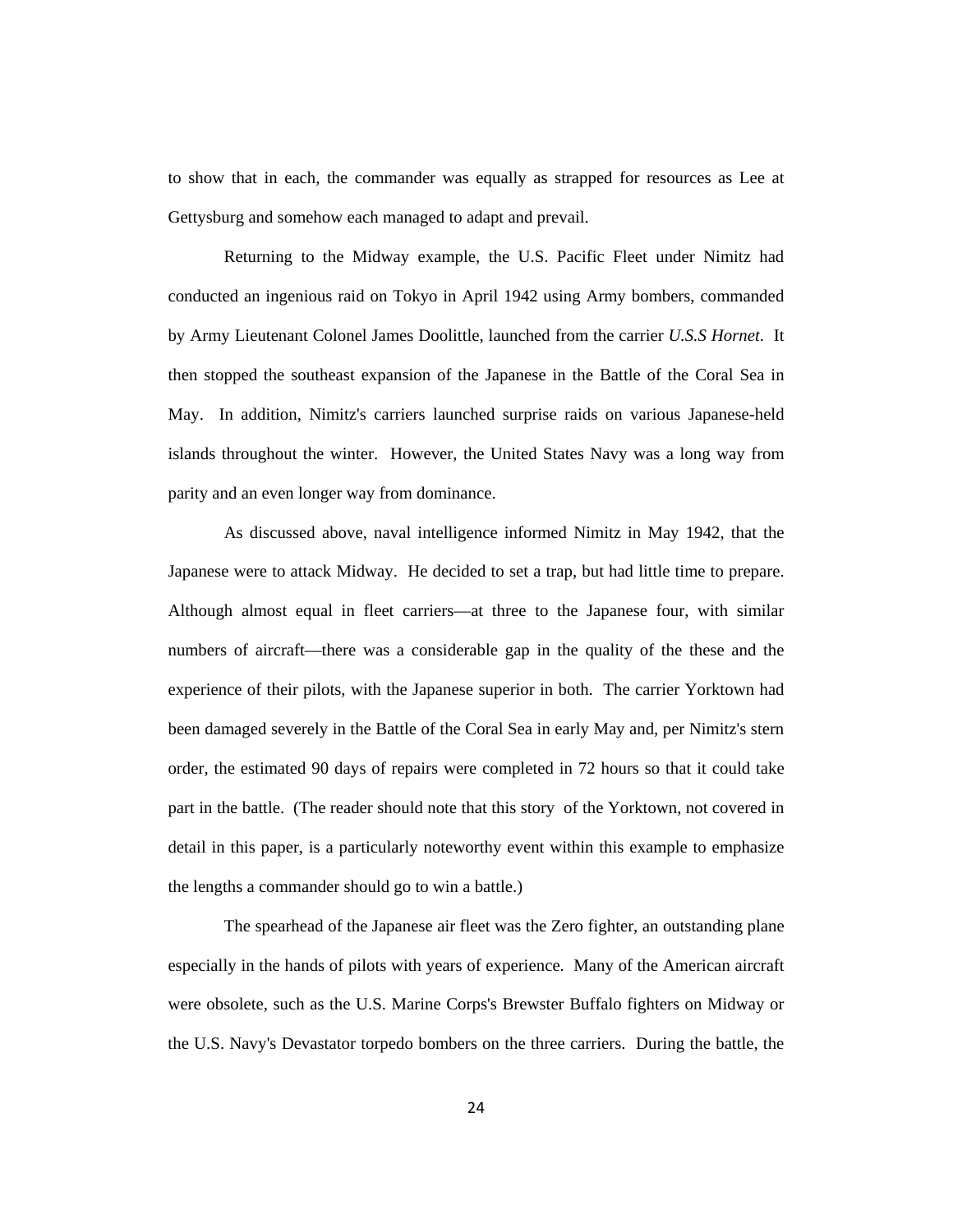three squadrons of Devastators were reduced from 41 planes to 6 while scoring no hits because they attacked without fighter cover and were too slow to evade the faster Zeroes. Yet, despite these deficiencies, at the end of June 4, 1944, the Japanese had lost four carriers and about 250 carrier planes to the Americans one carrier and 150 aircraft of all types. Worse, they lost experienced pilots and irreplaceable maintenance crews. Although Japan tried later offensives, Midway changed the character of the Pacific War until its conclusion in September 1945.

Another example from WWII occurred two years later in October 1944 off the coast of Leyte Island in the Philippine Islands. By this time, the U.S. Navy was the overwhelming force in all categories: numbers, quality of equipment, training, experience, supply, etc. This filtered down to the most mundane of units, shore support. In the Battle off Samar, part of the Battle of Leyte Gulf, an American escort carrier task unit, call sign Taffy 3, was attacked by a far superior surface fleet of Japanese ships and, despite great loss, repelled the attack. The largest American ships, the escort carriers, displaced about 10,000 tons fully loaded. The largest Japanese ship, the battleship *Yamato*, displaced about 72,000 tons fully loaded. In fact, the *total displacement* of the entire force of Taffy 3—six escort carriers, three destroyers, and four destroyer escorts *was less than that of the Yamato alone*. And the rest of the Japanese fleet comprised three other battleships, eight cruisers, and 11 destroyers. Because of the size of the guns, the Japanese ships could fire from 20 miles, but the range of the much smaller American guns was about ten miles. In addition, the crews of the ships or planes of Taffy 3 were not trained for warfare against such a surface fleet. For reasons out of his control and unimportant to this discussion, Admiral Clifton Sprague was caught unawares with the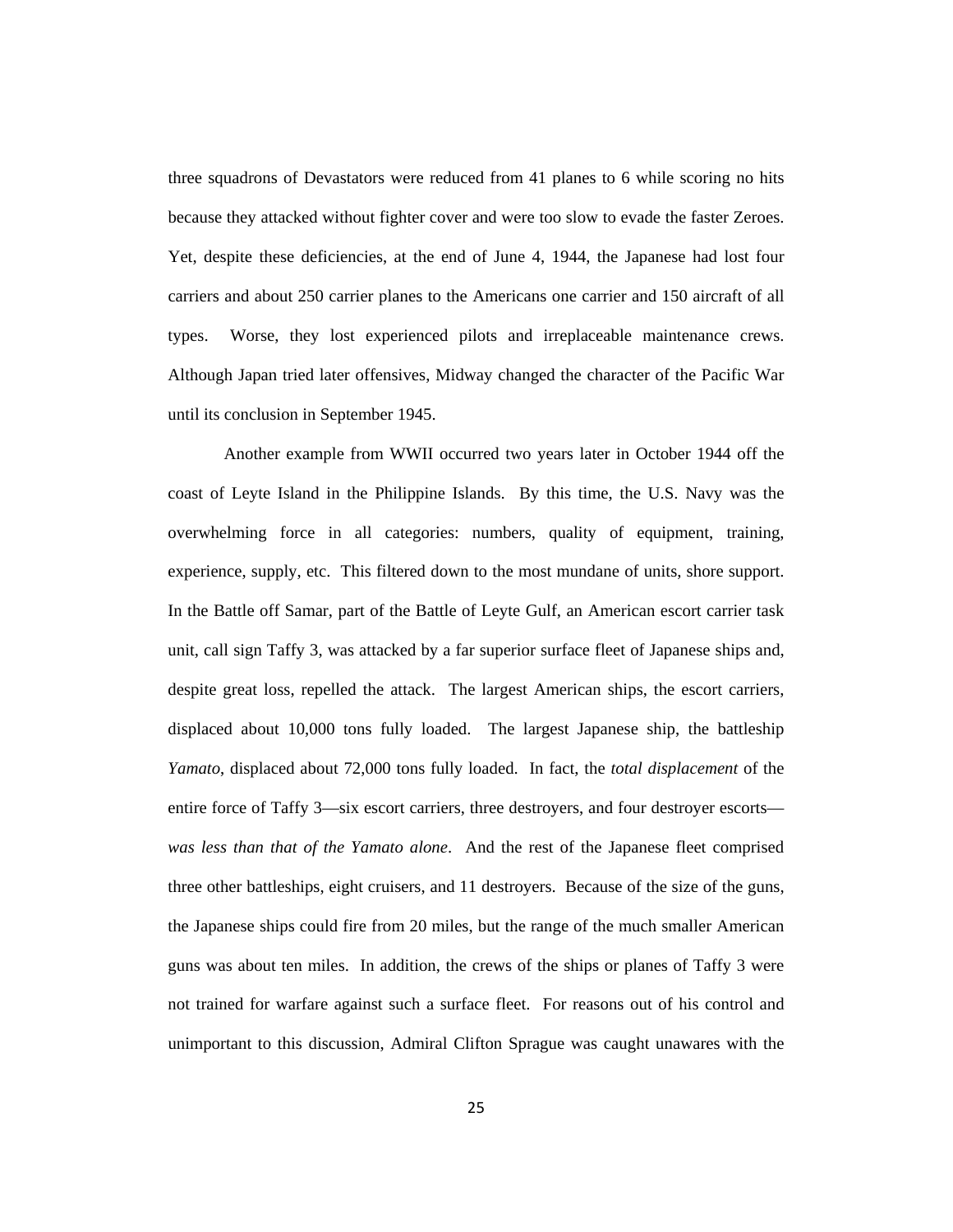enemy firing from the north 20 miles away, and *he had no choice but to fight with what he had*.

In a textbook example of quick, cool thinking, improvised tactics, stark aggressiveness, and sheer audacity, Sprague ordered the destroyers and destroyer escorts to lay down smoke to hide the carriers, the carriers to steam eastward, and all planes launched to attack. He then notified the two other task units, Taffy 1 and Taffy 2, of the situation and ordered them to launch all their planes to attack. Of the roughly 400 planes from all three Taffy units, many were launched with no ammunition or ordnance at all, but they could draw fire from those that were armed. These carriers were meant for ground support and did not carry much anti-ship armament, but this did not matter to Sprague. After one destroyer attacked on the initiative of its commander, Sprague then ordered the remaining destroyers and destroyer escorts to attack, in essence a suicide mission.

In an extreme David-and-Goliath battle, Taffy 3's ships attacked the Japanese fleet vigorously, managing to get close enough to the larger ships to torpedo and sink three cruisers and to damage three others with gunfire, a spectacular achievement. Two escort carriers were sunk and three damaged, along with two destroyers and one destroyer escort, but Taffy 3's response was so intense that within a few hours, the Japanese commander, Admiral Takeo Kurita thought that he faced the main American navy with its fleet carriers and withdrew. Rarely in naval history has such a small force repelled a force as massive as Kurita's.

The third example is one that Lee would have known about because it is from the American Revolutionary War which he probably studied at West Point—especially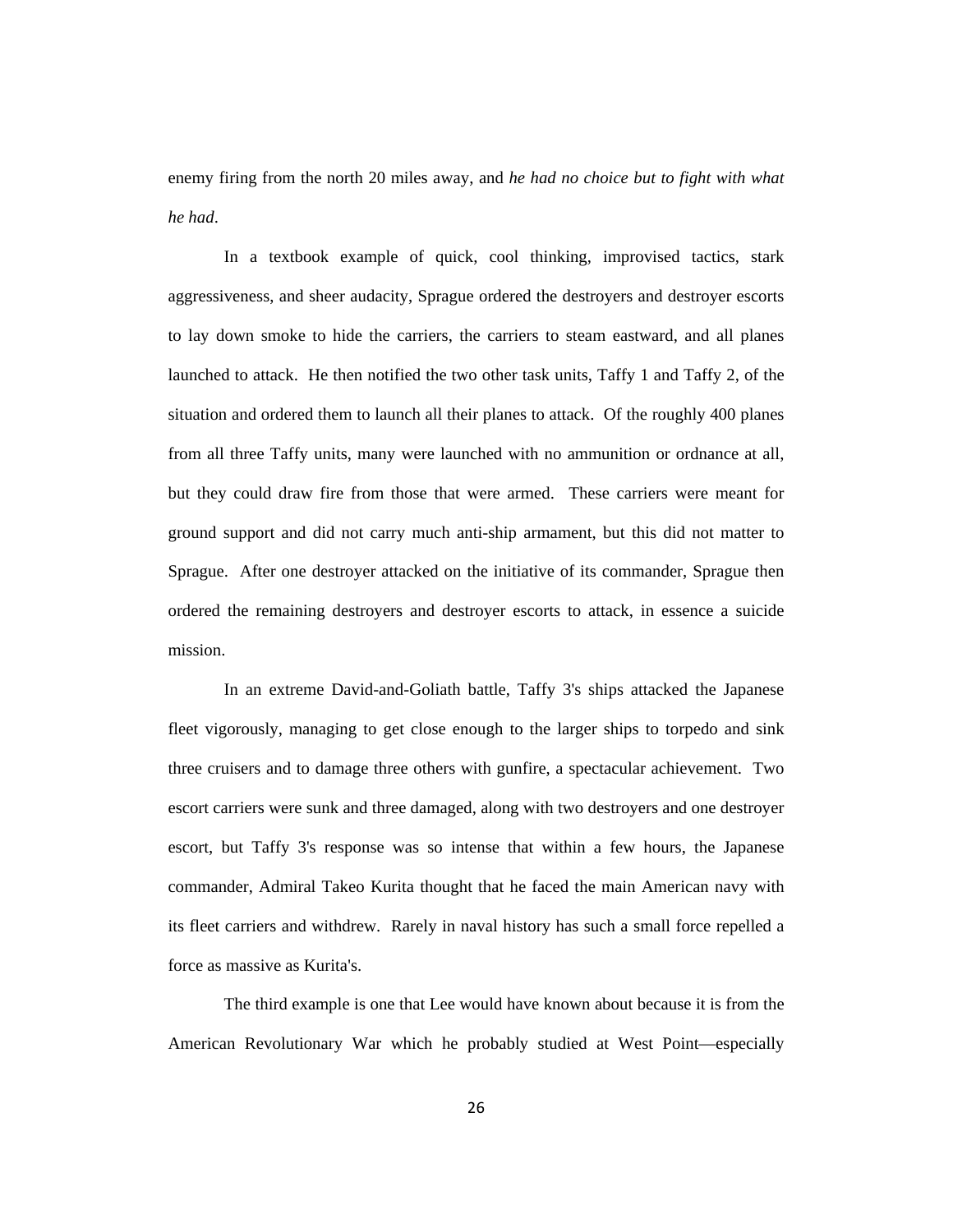because the Colonial commander, General Daniel Morgan, was raised in Virginia. A problem for Colonial commanders was the reliability of state militias fighting with the Continental army. Militia soldiers were not cowards and were proud of their service, but unlike the Continental Regulars, were untrained in European tactics and similarly not equipped. For instance, the muskets of the militias were not fitted for bayonets: their units often broke from the line when the British line approached. This happened at the Battle of Camden in South Carolina in August 1780. The problem for each commander was deciding where in the battle plan to use them.

Morgan solved this tactical problem for the Battle of Cowpens in January 1781. Knowing that the militias had a tendency to break and run, he decided to use this characteristic in his planning. His deployment comprised three battle lines, the first two of militia and one of regulars in the rear. The front most militia line was ordered to fire twice and retreat to the second. That combined line was to fire twice and retreat through the regulars. This was intended to draw the British in to the better-trained forces while the cavalry and the militia attacked on the flanks. The Americans caught the British in a double envelopment that captured or killed hundreds of Lieutenant Colonel Banastre Tarleton's army of about 1100 men.

"Untrained." "Inferior." Unreliable." All four commanders—Nimitz, Sprague, Morgan, and Lee—faced battle with units possessing all or some of these characteristics. Three of them did not shirk from the task and proclaim these "deficiencies" as reasons or excuses for doing so, and all three prevailed. Lee did: he *chose* to not use an "inferior" force to scout for the army. Compared to the command abilities of the commanders in the three examples above, Lee fails. Two questions stem from this.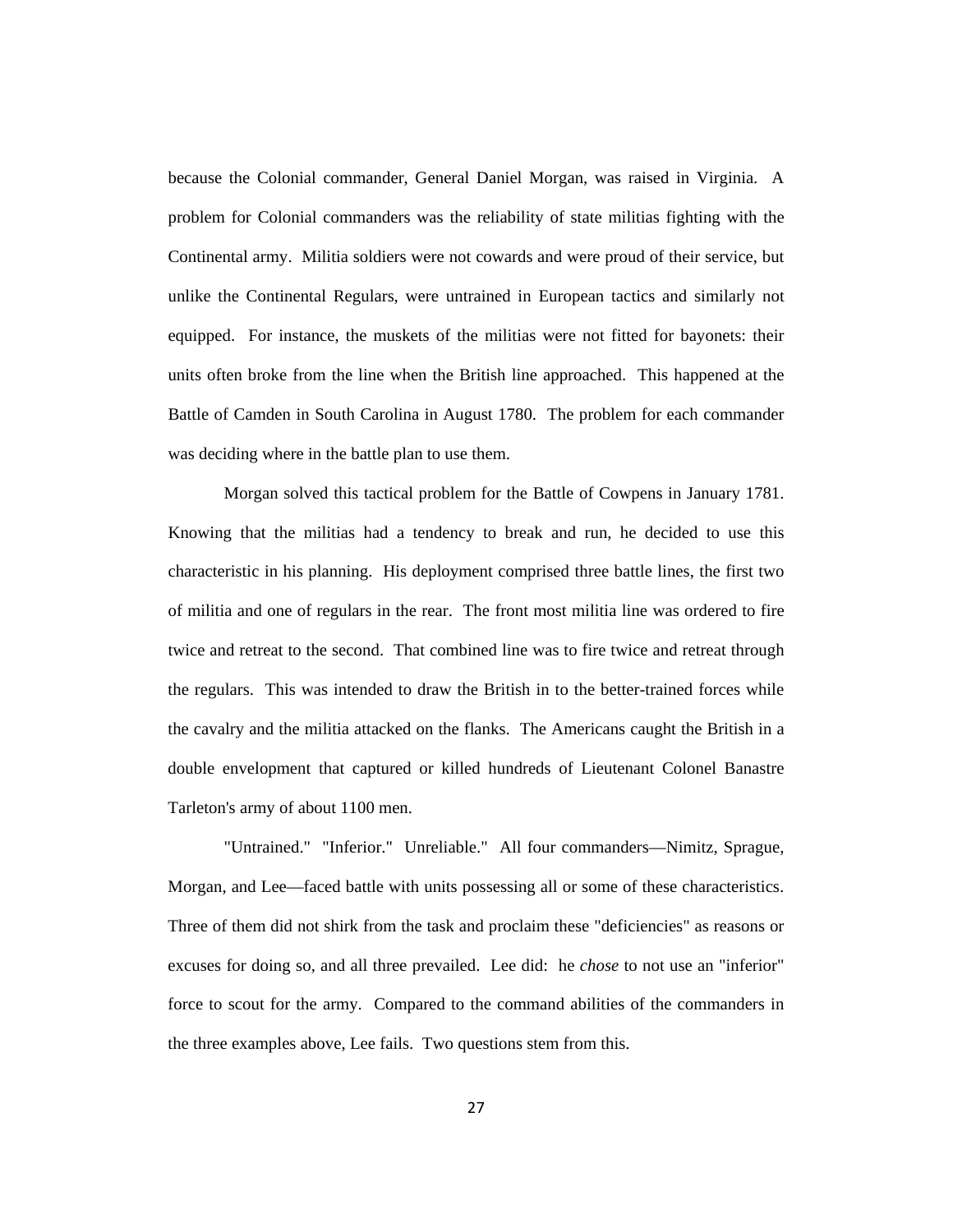One, why did he do it? Because Stuart died in 1864 and Lee wrote no memoirs, this is unclear. The easy, available answer is that he, like Stuart, considered the proximal brigades "untrained, "inferior," and "unreliable." Lee's logic here was that of the selffulfilling prophesy. He presumed that these four brigades were poor in some form, he expected little of them and gave them little important to do. Thus, they met his expectation. The verdict of history as shown above, however, disputes this logic because other commanders have committed all available forces regardless of deficiencies real or imagined. Lee must be held accountable for his omission as a failure and not simply as "distrust."

Two, why have historians let Lee off the hook? One answer is that the obvious target for the dearth of cavalry support immediately prior to the battle is Stuart. For reasons that historians have argued since the battle, Stuart was simply not there. He was the cavalry commander and the fault was his, according to this verdict. This has served to deflect most blame from Lee and his proximal brigades, but according to Freeman:

"General Lee, for his part, was at fault in handling the cavalry left at his disposal. He overestimated the fighting value of Jenkin's and of Imboden's brigades, which had little previous experience except in raids, and he failed to keep in close touch with Robertson and Jones, who remained behind in Virginia." (26)

Another reason that other historians tend to exonerate Lee is that they start with the same bad assumption as did Lee. If the historian also assumes that the four brigades were poor and notes further that they accomplished little, then how is Lee at fault for mismanagement of subpar performers? This circular argument coupled with the aforementioned emphasis on Stuart's command felonies has therefore precluded serious investigation of Lee's management of those brigades.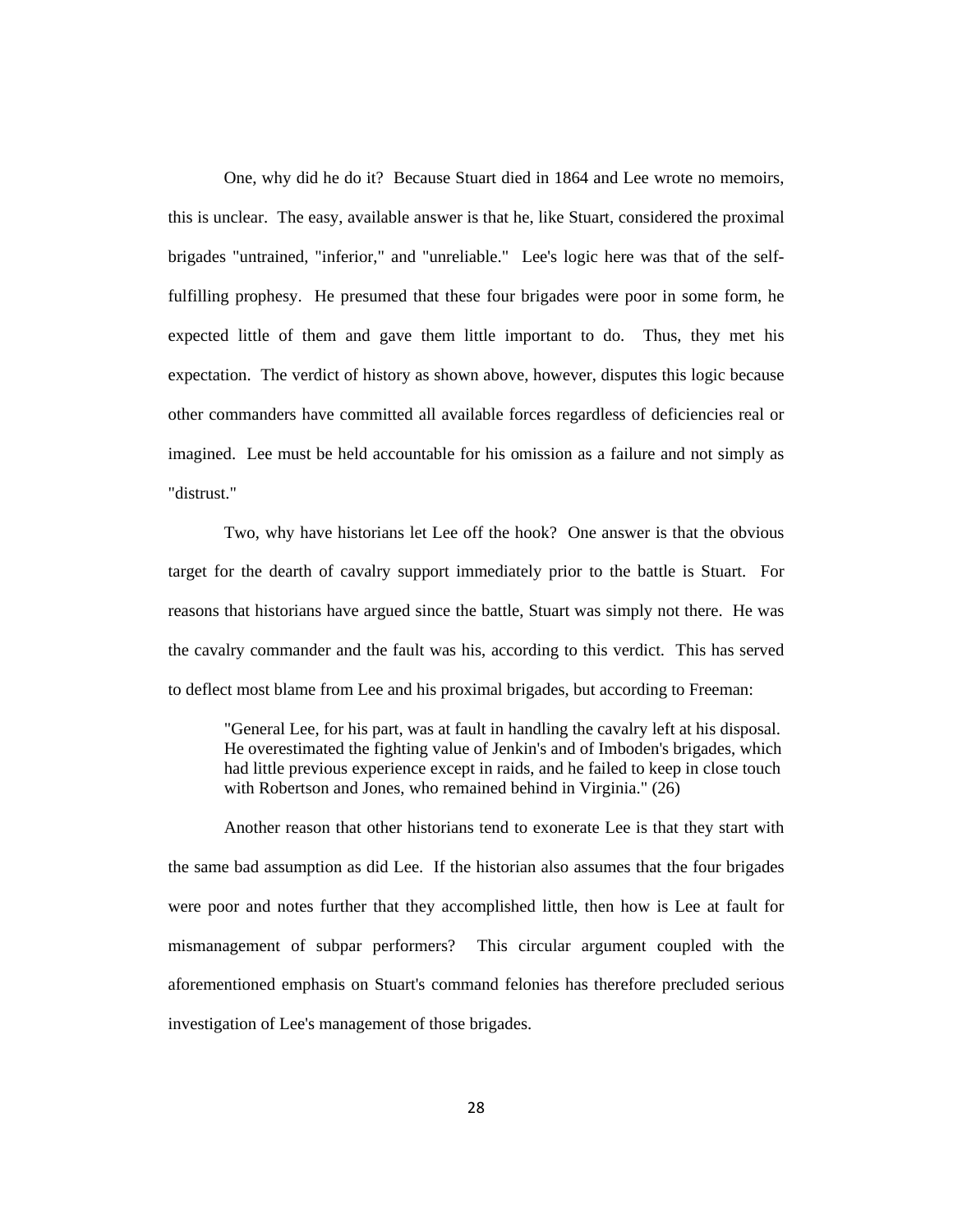However, if one assumes that the proximal brigades could have performed the reconnaissance tasks and were *by design* not used, the way is open for critical analysis of Lee's performance in this area. That is the approach presented in this paper: the reader may decide if Lee should remain off the hook.

#### **LEE'S OPTIONS**

The question arises naturally as to whether General Lee had any options. The answer is not many, but one must be careful in asking or answering this question. Unlike a battlefield decision, where one sees a situation and must make a choice, like Ewell at Cemetery Hill on July 1, Lee's options concerning the proximal cavalry were not so clear. This is because a battle had not yet started and Lee could not possibly know where or when it would be, and decisions were not so immediate. Historians must not look backward from July 1 and indicate what he should have done. Instead, one must look forward each day to what Lee *could have done*. For instance, Lee could decide to wait for word from Stuart today and do the same the next day, and the march would continue. As mentioned above, Lee's options were limited, to wit:

1. *Could Lee have somehow improved the reconnaissance capability of the proximal cavalry?* This is the test that Lee failed. As commander, he had forces but did not use them. In essence, he decided that no horse was better than some horse. It was not a question of "improving" them because the campaign had started and Stuart was incommunicado. He would have had to use them as they were, warts and all. As stated above, Lee assumed a luxury with this decision, one that history shows other commanders did not take.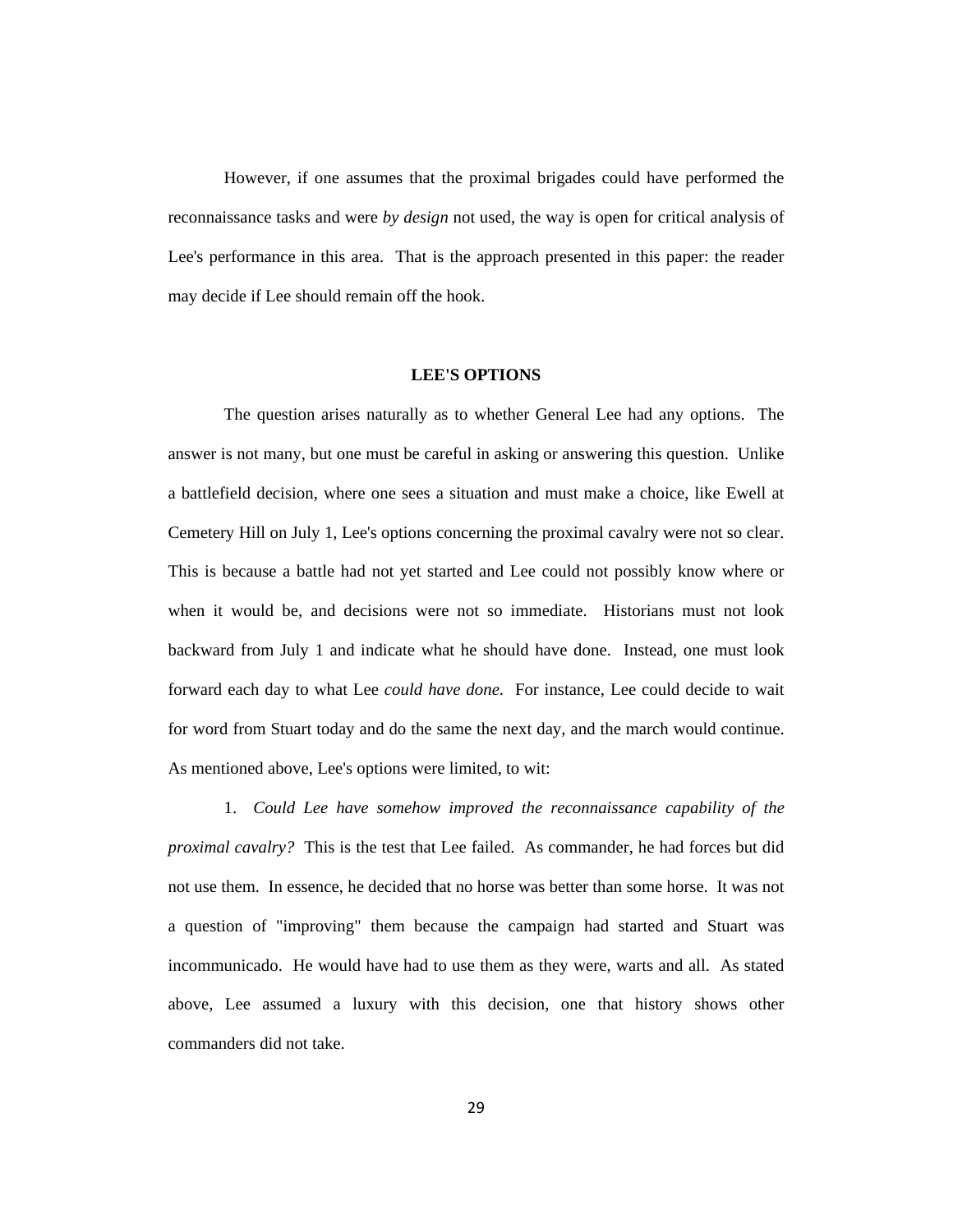That said, if one assumed that the cavalry at hand was untrained or inexperienced at reconnaissance, then the simple solution was to send someone with the cavalry that could do the job, like an engineer. In fact, on June 29, Ewell dispatched Jenkins to Harrisburg to assess its defenses; with Jenkins was an engineer from Ewell's staff, Captain H.B. Richardson. Lee in fact used a similar idea when he sent Engineer Captain Samuel Johnston with a small party to scout the Federal left on July 2. Sending engineers to perform reconnaissance was therefore not unusual and could have provided some of the technical expertise Lee assumed was missing from the four brigades. The ANV had West Point graduates both as commanders and staff officers, and an additional number of autodidactic engineers who could have performed the function.

Finally, another untapped resource and unmentioned by historians was soldiers familiar with the area. This includes any officer who had been assigned to Carlisle Barracks before the war, any soldier who had attended Gettysburg College, such as Colonel James Crocker (27), or any soldier who grew up in the area, such as Wesley Culp. Once again, Lee chose to not pursue any option to augment his proximal cavalry.

2. *What is the latest day that Lee could have assigned some cavalry support from the four brigades to the focal point east of the ANV?* Table 1 show that on June 26, Lee in Chambersburg received Stuart's last message from Virginia. Based on the location of Robertson and Jones and the estimated location of Imboden and Jenkins, it would take three to four days from the sending of orders from Chambersburg to the arrival of cavalry in the area. This timeframe is confirmed for historians by the actual durations in Table 1 starting on June 28 when Lee sent the order to converge. This would have helped mitigate the void at the focal point and might have provided sufficient warning of the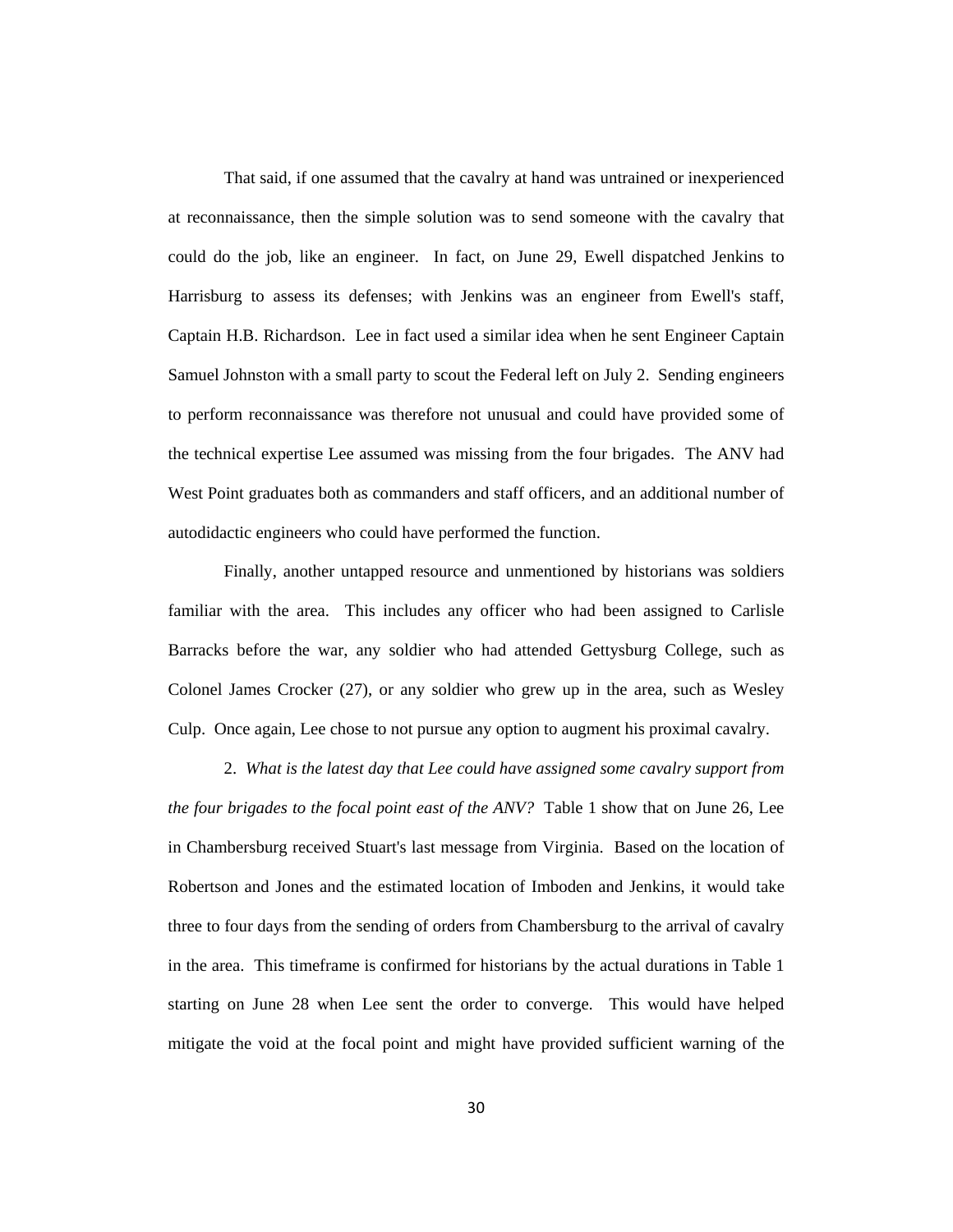AOP's advance. In addition, White's 35th Virginia Battalion was at Gettysburg near the focal point on June 26; however, because Lee had no reporting system set up, he was unaware of this. This window of opportunity was small and was closed by June 27 for help prior to July 1.

However, even if Lee acted late on June 27, sufficient cavalry would have been present to perform a decent and persistent reconnaissance of the Federal left on July 2. In addition to White's battalion, Imboden was on June 27 seventy miles from the focal point. With a four-day round trip (from sending order to troopers appearing), his brigade could have been in the area by July 1. As it was, the reports by Johnston's small party early in the morning of July 2 provided information that was stale by the late afternoon when Longstreet's corps lined up. Lee's cavalry escort or White's battalion of two or three hundred had a better chance of providing more comprehensive scouting than this and of presenting more current intelligence, but Lee's waiting for Stuart beyond the close of the window prevented a more persistent reconnaissance that morning.

3. *What could Lee have done after Harrison reported on June 28?* Very little: by that evening, all four brigades were too distant to lend immediate support. Table 1 shows that none arrived in the Gettysburg area until July 2. By then, their arrivals were as pointless as Stuart's which occurred also on that day. However, wherever Lee was, his cavalry escort was with him. Lee could have used this at any time in the campaign, but he declined. As it was with him when Harrison briefed him at Chambersburg, he could have ordered it immediately into the focal point for *some* cavalry coverage. One might argue that prior to Harrison's report, criticizing Lee is over-analyzing because, while waiting for word from Stuart, Lee had no idea that a battle was close. *However, there is*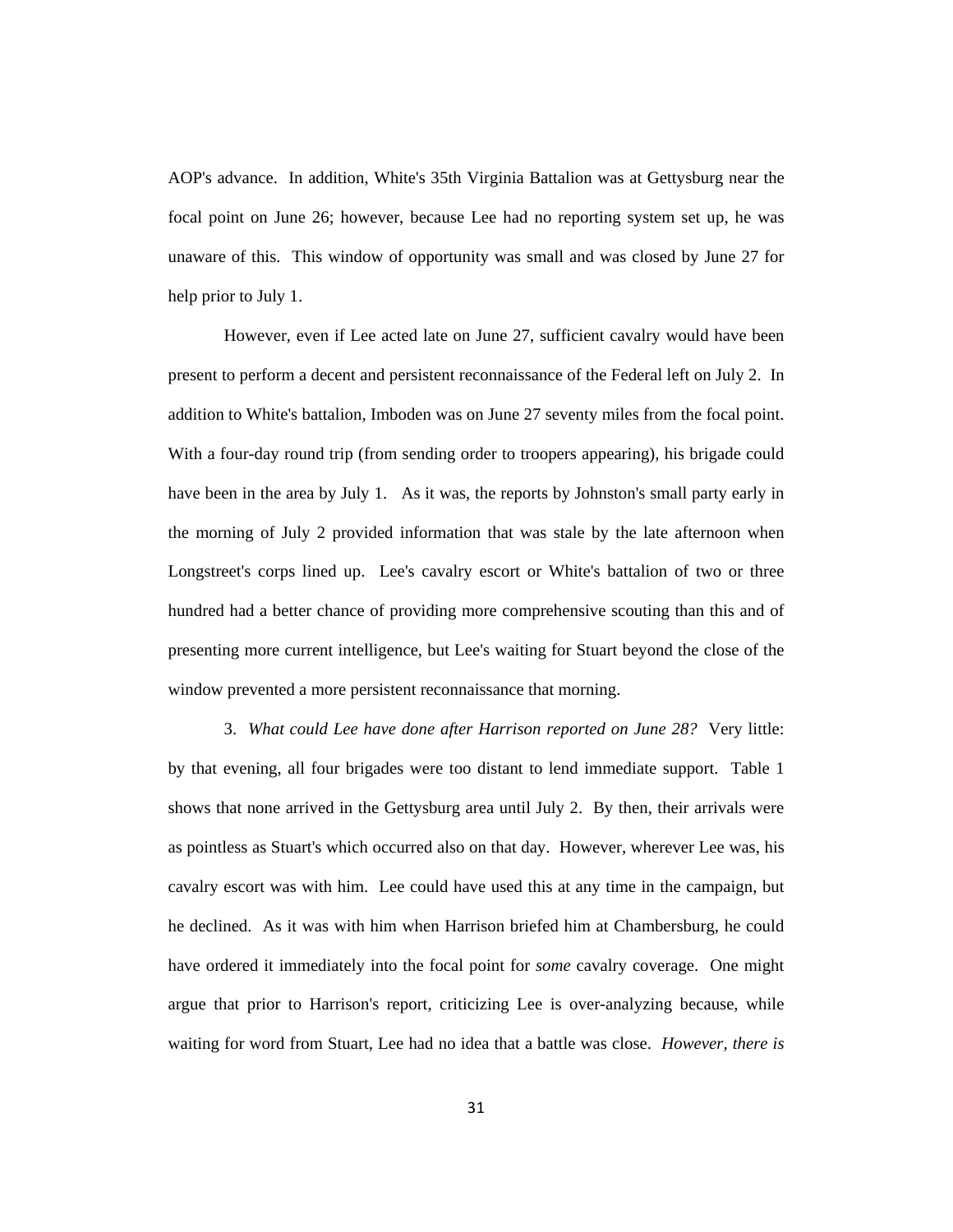*no excuse for not sending something into the focal point to perform reconnaissance after Harrison's report.* He knew that the AOP was close. Whether it would have offended another officer is irrelevant. Whether it would have avoided or changed the battle is pure conjecture, but Lee never gave his immediate cavalry a chance to perform.

#### **SUMMARY AND CONCLUSION**

This paper covered General Robert E. Lee's mismanagement of the cavalry available to him in the Gettysburg campaign. There is no mistake: Stuart's absence is *not* the same as "Lee had no cavalry." Despite the absence of Stuart's three brigades from June 25 to July 2, Lee had adequate numbers of cavalry, four brigades, to provide adequate warning of the location of the Federal army. He chose to not use them. In fact, for all the strategic use he made of them, especially Generals Robertson and Jones, they might not as well have been around. (28)

Lee entered the campaign with two symbiotic trust issues: an utter trust in Stuart and a complete distrust in his proximal cavalry. Although opposites, they are in fact additive, reinforced in Lee's attitude, resulting in his careless deployment and management thereof. The reader may decide how much blame should be assigned to Lee based on the facts presented herein:

1. Stuart left behind the four brigades with the least reconnaissance experience. Each had either a leadership or training problem of some sort. Stuart was remiss here, but Lee did not contest this.

2. Lee suffered an awkward command arrangement among Stuart, Robertson, and Jones with no protest as army commander.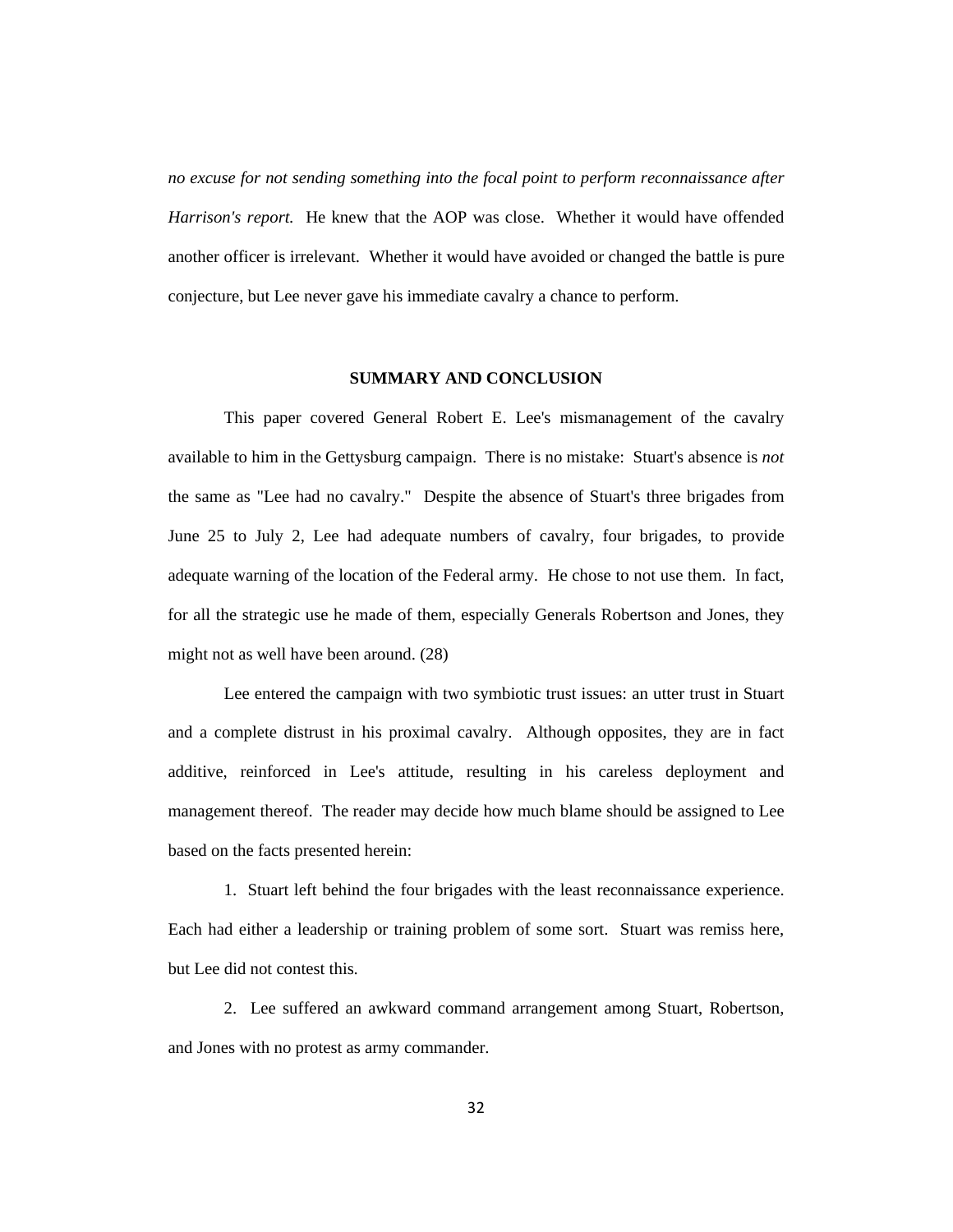3. Despite General Longstreet's suggestion to leave behind General Hampton to lead the proximal cavalry, Stuart left behind no one to coordinate or command the four brigades. Lee did not contest this and designated no one. In addition, minimal or no arrangements for reporting status or location seem to have existed.

4. After Stuart's departure, the deployment of the four brigades on the march left a sizeable void in cavalry coverage in the focal point of the ANV's arc from Maryland to York, which was in the Gettysburg-Cashtown area. In particular, Imboden seems to have been assigned as far away as possible from the army, over 50 miles at some points. One might think that no one really wanted his brigade around. Somehow Lee thought that "no cavalry" was better than "some cavalry" even if poorly trained.

5. Had Lee been aware of the location of his proximal cavalry, he could have assigned it to fill the void at the focal point and search for the AOP in Stuart's stead. Generals Ewell and Early managed to use their available cavalry for reconnaissance, but Lee did not. Of course, he would, nor could he allow himself to break, the Southern gentleman's code of conduct and insult Stuart with such an act.

6. The final act occurs after Harrison's report on June 28. The result of all the previous decisions, mostly bad, funnels here. With the four brigades too distant and with the Federal army too near, *Lee declined to use any available cavalry or indeed anyone on horseback to try to find the AOP.* This includes his cavalry escort which was with him in Chambersburg when he received Harrison's report. Indeed, it took the import of Harrison's report for Lee to order his army to converge, and it did so brilliantly, but by making no changes to his cavalry deployment he set up the conditions for the meeting engagement three days later.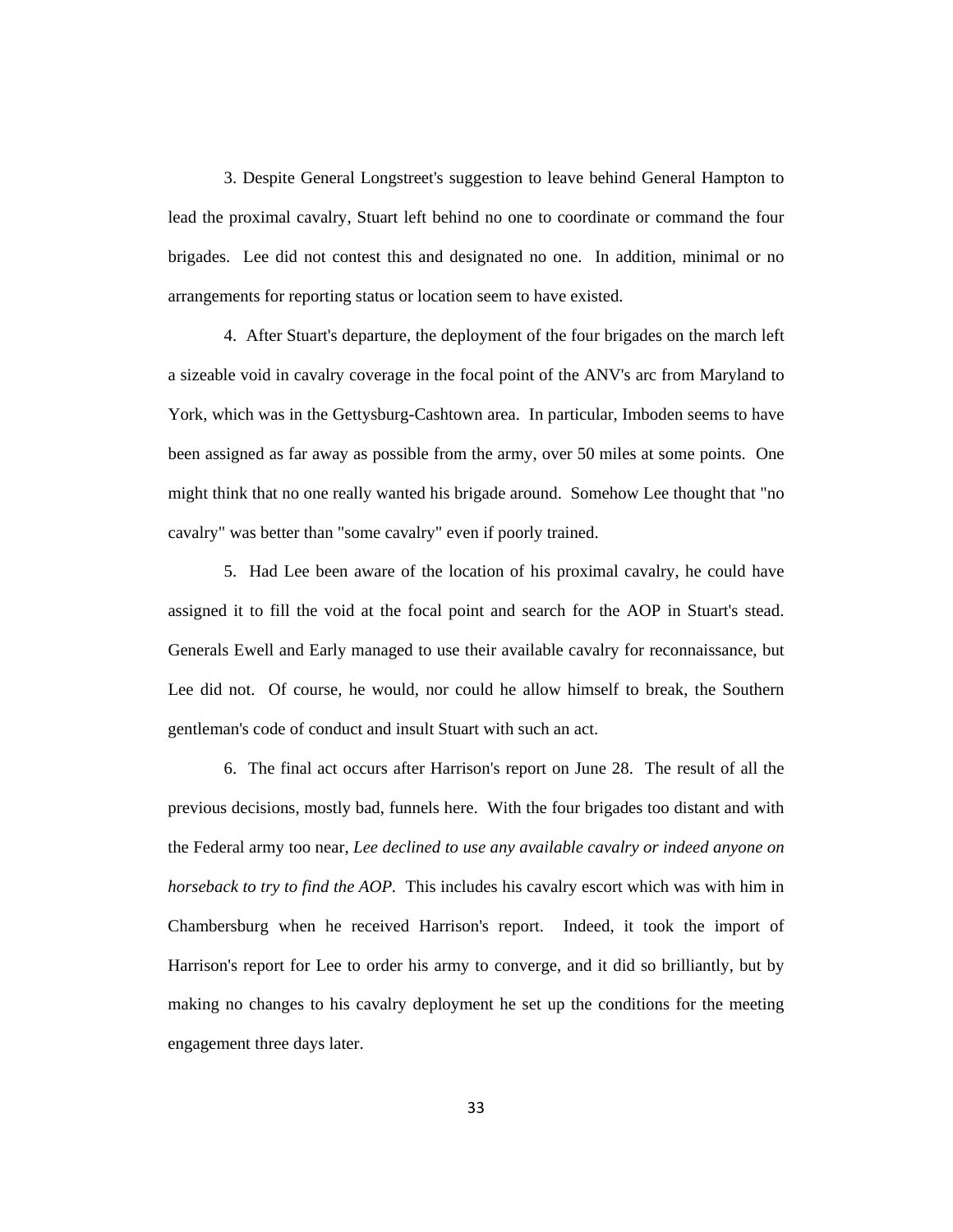Several historical comparisons were made between Lee's command decisions and those of commanders in the ARW and WWII. These covered two areas. Lee's surprise at the speed of the AOP can be partly attributed to what the Japanese called reprovingly "Victory Disease," an extreme overconfidence bordering on arrogance. And in refusing to consider using the "inferior" cavalry for reconnaissance, he assumed a luxury that few commanders have, namely, to pick and choose forces for battle. Three examples, two from WWII and one from the ARW, with which Lee must have been familiar, showed that other commanders in similarly dire situations used the forces at hand. He chose not to, resulting in an error of his own making.

One final question remains. Indeed, for some readers this is the only question: would using the proximal cavalry have changed the outcome of the battle? Although neither a method nor a goal of this paper to speculate, questions of this sort arise naturally and must be addressed. Again, looking forward from each day in late June, all one can say is that had some of the proximal cavalry been used, more Confederate cavalry might have been near the focal point. One cannot tell whether they would have been enough, how they would have performed, or whether their presence would have changed the outcome of the battle. The External Column of Table 1 shows that Buford's division, the westernmost of the AOP, was nowhere near any Confederate units nor their paths to the focal point in the days leading up to the battle; therefore, any cavalry in the focal point would have been in the right place to observe Buford's division. The data support no further conjecture.

# **POSTSCRIPT**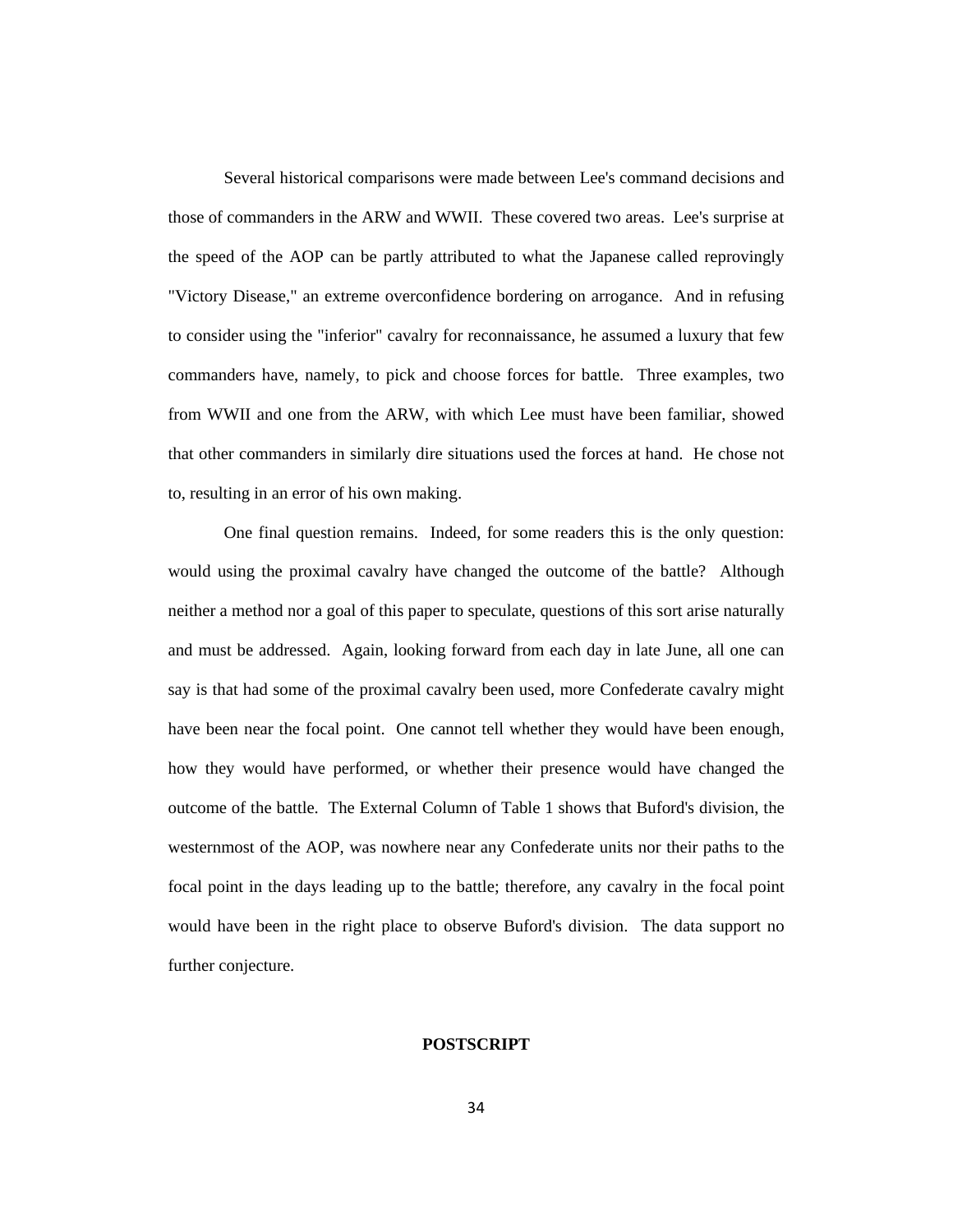On July 3, Jenkins's brigade fought under Stuart against Federal cavalry and retreated only after depleting its ammunition. (29) After the battle, Lee chose General Imboden's brigade to escort the 17-mile long wagon train of wounded on the retreat to the Potomac. It performed well, keeping the train together and fending off repeated Federal raids. Its high point was digging in at Williamsport, Maryland and holding off Buford's division until reinforcements arrived. (30)

## **REFERENCES**

Most of the historical information in this paper is of a general nature, and can be

found in most works on the subject; therefore, no footnotes are provided for these data.

Footnotes do appear for quotes and for the more obscure items herein.

1 Longacre, Edward G., The Cavalry at Gettysburg, Lincoln, Nebraska: The University of Nebraska Press, 1993, p. 30.

2 *Ibid.*, p. 41

3 Coddington, Edwin B., *The Gettysburg Campaign: A Study in Command,* New York: Charles Scribner's Sons, 1968, pp. 183-4.

4 *Ibid.*, p. 112.

5 Sears, Stephen, *Gettysburg,* Boston/New York: Houghton-Mifflin, 2003, p. 139.

6 Coddington, *op. cit*., Endnote 22, p. 810.

7 Bowden, Scott and Ward, Bill, *Last Chance for Victory: Robert E. Lee and the Gettysburg Campaign,* Cambridge, Massachusetts: Da Capa Press, Perseus Groups Books, 2001), p. 531.

8 Longacre, *op. cit*., p. 151.

9 Bowden and Ward, *op. cit.,* p. 106.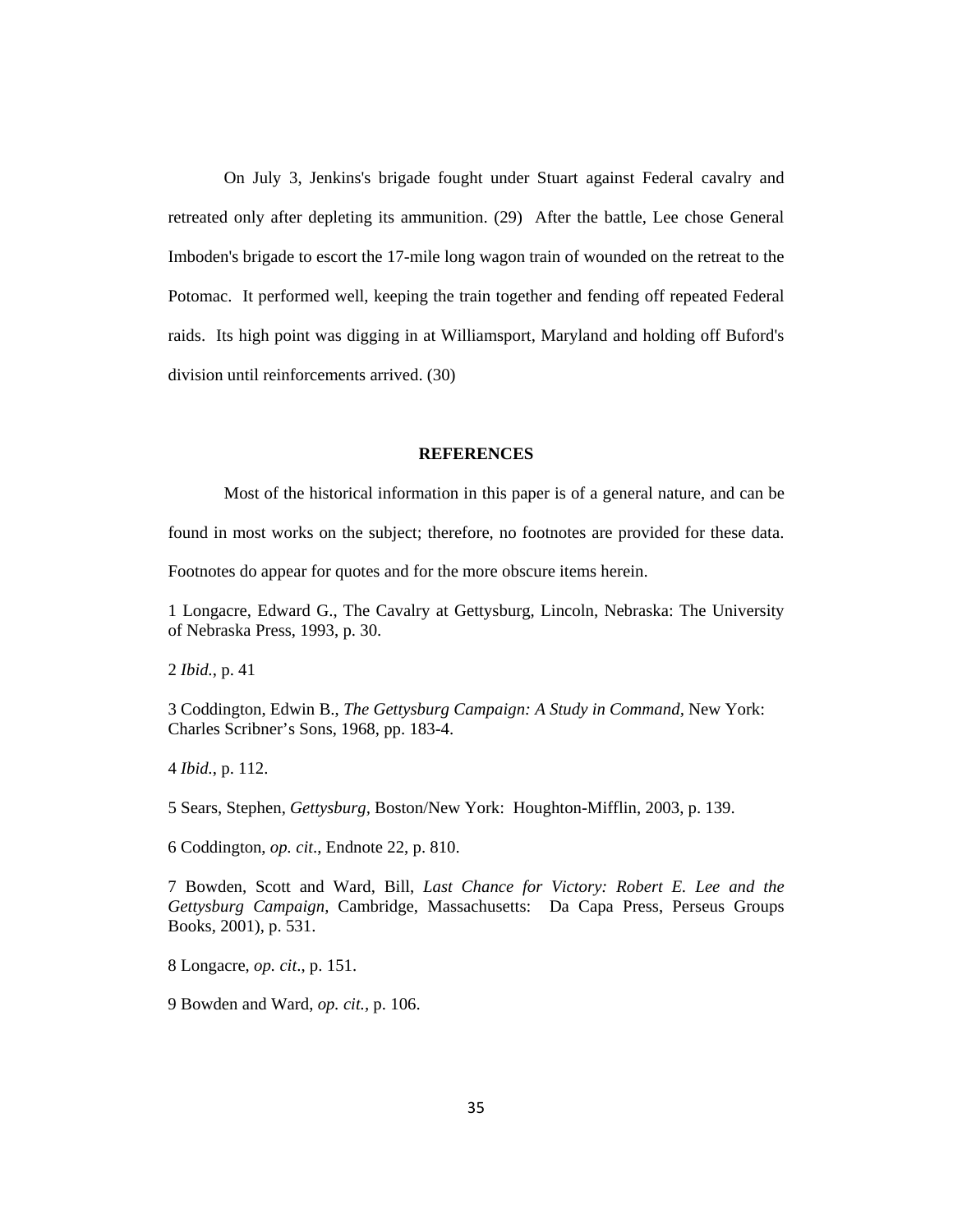Freeman, Douglas S., *R.E. Lee: A Biography,* Vol. 3, New York: Charles Schribner's and Sons, 1963, renewal of original copyright, 1935, p. 147.

Coddington, *op. cit.,* p. 183.

Coddington, *ibid.,* p. 183.

Coddington, *ibid.,* p. 110.

Freeman, *op. cit.,* p. 59.

*Ibid.*, p. 147.

 Trowbridge, Luther, S., "The Operations of the Cavalry in the Gettysburg Campaign," War Papers Read Before the Commandery of the State of Michigan Military Order of the Loyal Legion of the United States, Vol. 1, Detroit: Winn & Hammond, 1893, p. 5. Web site: https://archive.org/details/ach0078.0001.001.umich.edu

Freeman, *op. cit.,* p. 147.

 Prange, Gordon W., Goldstein, Donald M, and Dillon, Katherine V., *Miracle at Midway*, New York: McGraw-Hill, 1982, p. 370.

Freeman, *op. cit.,* p. 150.

Bowden and Ward, *op. cit.,* pp*.* 199-209.

*Ibid.,* pp*.* 200-1.

Freeman, *op. cit.,* p. 155.

Bowden and Ward, *op. cit.,* p. 112.

 Boatner, Mark Mayo, III, *The Civil War Dictionary*, New York: David McKay, 1959, p. 410.

Coddington, *op. cit.,* p. 192.

Freeman, *op. cit.,* p. 147.

Tucker, Glenn, *High Tide at Gettysburg*, New York: Konecky & Konecky, 1958, p. 3.

Coddington, *op. cit.,* p. 183.

*Ibid.,* p 15.